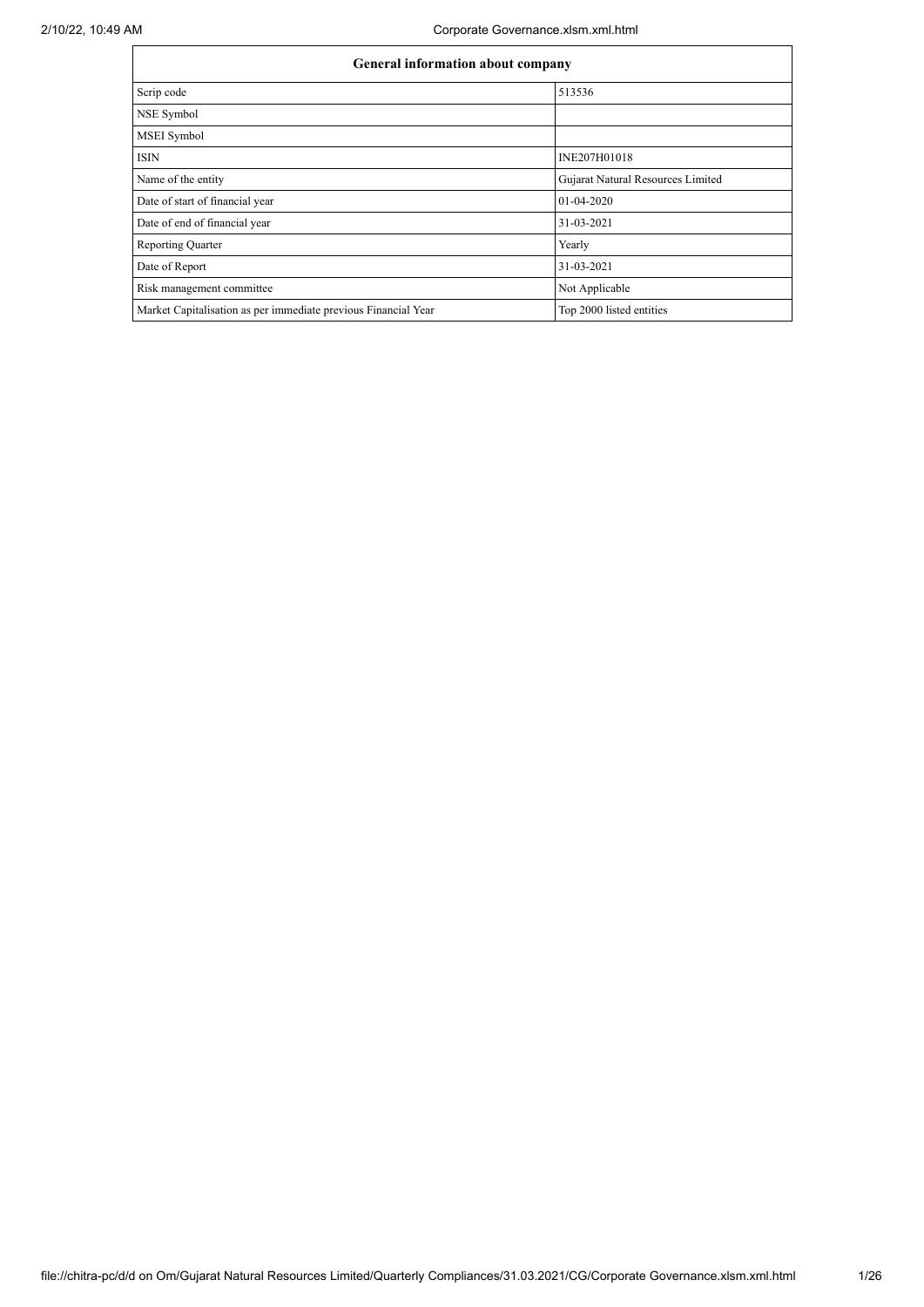## **Annexure I**

## **Annexure I to be submitted by listed entity on quarterly basis**

## **I. Composition of Board of Directors**

|                     |            |                                                       |                                       |                               |                          | Disclosure of notes on composition of board of directors explanatory                                 |                                             |                                          |                                                    |                      |                                            |                                                                                                                                                |                                                                                                                                                                   |                                                                                                                                                                          |                                                                                                                                                                                                         |
|---------------------|------------|-------------------------------------------------------|---------------------------------------|-------------------------------|--------------------------|------------------------------------------------------------------------------------------------------|---------------------------------------------|------------------------------------------|----------------------------------------------------|----------------------|--------------------------------------------|------------------------------------------------------------------------------------------------------------------------------------------------|-------------------------------------------------------------------------------------------------------------------------------------------------------------------|--------------------------------------------------------------------------------------------------------------------------------------------------------------------------|---------------------------------------------------------------------------------------------------------------------------------------------------------------------------------------------------------|
|                     |            |                                                       |                                       |                               |                          |                                                                                                      |                                             |                                          | Wether the listed entity has a Regular Chairperson |                      | Yes                                        |                                                                                                                                                |                                                                                                                                                                   |                                                                                                                                                                          |                                                                                                                                                                                                         |
|                     |            |                                                       |                                       |                               |                          |                                                                                                      |                                             |                                          | Whether Chairperson is related to MD or CEO        |                      | Yes                                        |                                                                                                                                                |                                                                                                                                                                   |                                                                                                                                                                          |                                                                                                                                                                                                         |
| PAN                 | <b>DIN</b> | Category 1<br>of directors                            | Category 2<br>of directors            | Category<br>3 of<br>directors | Date<br>of<br>Birth      | Whether<br>special<br>resolution<br>passed?<br>[Refer Reg.<br>$17(1A)$ of<br>Listing<br>Regulations] | Date of<br>passing<br>special<br>resolution | <b>Initial Date</b><br>of<br>appointment | Date of Re-<br>appointment                         | Date of<br>cessation | Tenure<br>of<br>director<br>(in<br>months) | No of<br>Directorship<br>in listed<br>entities<br>including<br>this listed<br>entity (Refer<br>Regulation<br>17A of<br>Listing<br>Regulations) | No of<br>Independent<br>Directorship<br>in listed<br>entities<br>including this<br>listed entity<br>(Refer<br>Regulation<br>$17A(1)$ of<br>Listing<br>Regulations | Number of<br>memberships<br>in Audit/<br>Stakeholder<br>Committee(s)<br>including this<br>listed entity<br>(Refer<br>Regulation<br>$26(1)$ of<br>Listing<br>Regulations) | No of post of<br>Chairperson in<br>Audit/<br>Stakeholder<br>Committee<br>held in listed<br>entities<br>including this<br>listed entity<br>(Refer<br>Regulation<br>$26(1)$ of<br>Listing<br>Regulations) |
| AFGPS2827G          | 02467830   | Non-<br>Executive -<br>Non<br>Independent<br>Director | Chairperson<br>related to<br>Promoter |                               | $07 -$<br>$09 -$<br>1944 | Yes                                                                                                  | $27-02-$<br>2020                            | 23-08-1991                               |                                                    |                      |                                            | $\overline{4}$                                                                                                                                 | $\mathbf{0}$                                                                                                                                                      | $\overline{A}$                                                                                                                                                           | $\Omega$                                                                                                                                                                                                |
| AEOPS9910M 00297447 |            | Executive<br>Director                                 | Not<br>Applicable                     |                               | $31 -$<br>$08 -$<br>1973 | NA                                                                                                   |                                             | 31-08-1996                               | 22-01-2020                                         |                      |                                            |                                                                                                                                                | $\mathbf{0}$                                                                                                                                                      | $\overline{4}$                                                                                                                                                           |                                                                                                                                                                                                         |
| AAIPT8029L          | 02916910   | Non-<br>Executive -<br>Independent<br>Director        | Not<br>Applicable                     |                               | $01 -$<br>$02 -$<br>1947 | NA                                                                                                   |                                             | 23-01-2010                               | 30-09-2019                                         |                      | 135                                        |                                                                                                                                                |                                                                                                                                                                   |                                                                                                                                                                          |                                                                                                                                                                                                         |
| ATAPM1689A          | 07658223   | Non-<br>Executive -<br>Independent<br>Director        | Not<br>Applicable                     |                               | $15 -$<br>$12 -$<br>1987 | NA                                                                                                   |                                             | 14-02-2017                               |                                                    |                      | 50                                         | $\overline{\mathbf{3}}$                                                                                                                        | 3                                                                                                                                                                 |                                                                                                                                                                          | $\overline{4}$                                                                                                                                                                                          |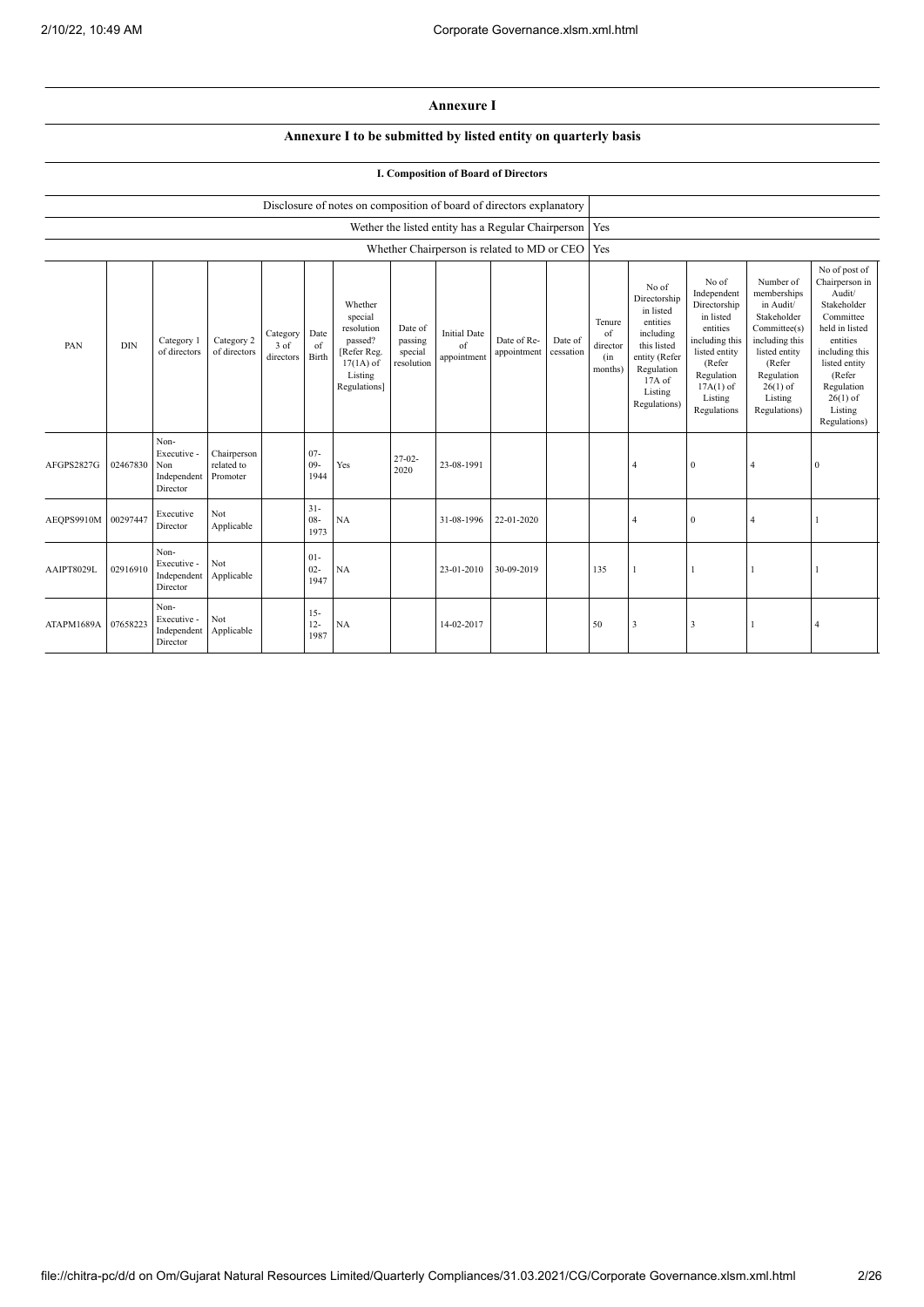|    |                      | <b>I. Composition of Board of Directors</b> |            |            |                                                       |                               |                               |                          |                                                                                                      |                                             |                                          |                            |                      |                                            |                                                                                                                                                |                                                                                                                                                                      |                                                                                               |
|----|----------------------|---------------------------------------------|------------|------------|-------------------------------------------------------|-------------------------------|-------------------------------|--------------------------|------------------------------------------------------------------------------------------------------|---------------------------------------------|------------------------------------------|----------------------------|----------------------|--------------------------------------------|------------------------------------------------------------------------------------------------------------------------------------------------|----------------------------------------------------------------------------------------------------------------------------------------------------------------------|-----------------------------------------------------------------------------------------------|
|    |                      |                                             |            |            |                                                       |                               |                               |                          | Disclosure of notes on composition of board of directors explanatory                                 |                                             |                                          |                            |                      |                                            |                                                                                                                                                |                                                                                                                                                                      |                                                                                               |
|    |                      |                                             |            |            |                                                       |                               |                               |                          | Wether the listed entity has a Regular Chairperson                                                   |                                             |                                          |                            |                      |                                            |                                                                                                                                                |                                                                                                                                                                      |                                                                                               |
| Sr | Title<br>(Mr)<br>Ms) | Name of<br>the<br>Director                  | PAN        | <b>DIN</b> | Category 1<br>of directors                            | Category 2<br>of<br>directors | Category<br>3 of<br>directors | Date<br>of<br>Birth      | Whether<br>special<br>resolution<br>passed?<br>[Refer Reg.<br>$17(1A)$ of<br>Listing<br>Regulations] | Date of<br>passing<br>special<br>resolution | <b>Initial Date</b><br>of<br>appointment | Date of Re-<br>appointment | Date of<br>cessation | Tenure<br>of<br>director<br>(in<br>months) | No of<br>Directorship<br>in listed<br>entities<br>including<br>this listed<br>entity (Refer<br>Regulation<br>17A of<br>Listing<br>Regulations) | No of<br>Independent<br>Directorship<br>in listed<br>entities<br>including<br>this listed<br>entity<br>(Refer<br>Regulation<br>$17A(1)$ of<br>Listing<br>Regulations | Nun<br>memb<br>in /<br>Stake<br>Comn<br>includ<br>listec<br>(R)<br>Regi<br>26(<br>Li:<br>Regu |
| 5  | Ms                   | Chitra<br>Janardan<br>Thaker                | AVMPT7363A | 07911689   | Non-<br>Executive -<br>Independent<br>Director        | Not<br>Applicable             |                               | $07 -$<br>$11 -$<br>1992 | NA                                                                                                   |                                             | 30-07-2020                               |                            |                      | 8                                          | $\overline{2}$                                                                                                                                 | 2                                                                                                                                                                    |                                                                                               |
| 6  | Ms                   | Sheetal<br>Pandya                           | AXTPP4272D | 07148000   | Non-<br>Executive -<br>Non<br>Independent<br>Director | Not<br>Applicable             |                               | $15 -$<br>$07 -$<br>1987 | NA                                                                                                   |                                             | 20-10-2020                               |                            |                      |                                            |                                                                                                                                                | $\Omega$                                                                                                                                                             | $\theta$                                                                                      |

## **I. Composition of Board of Directors**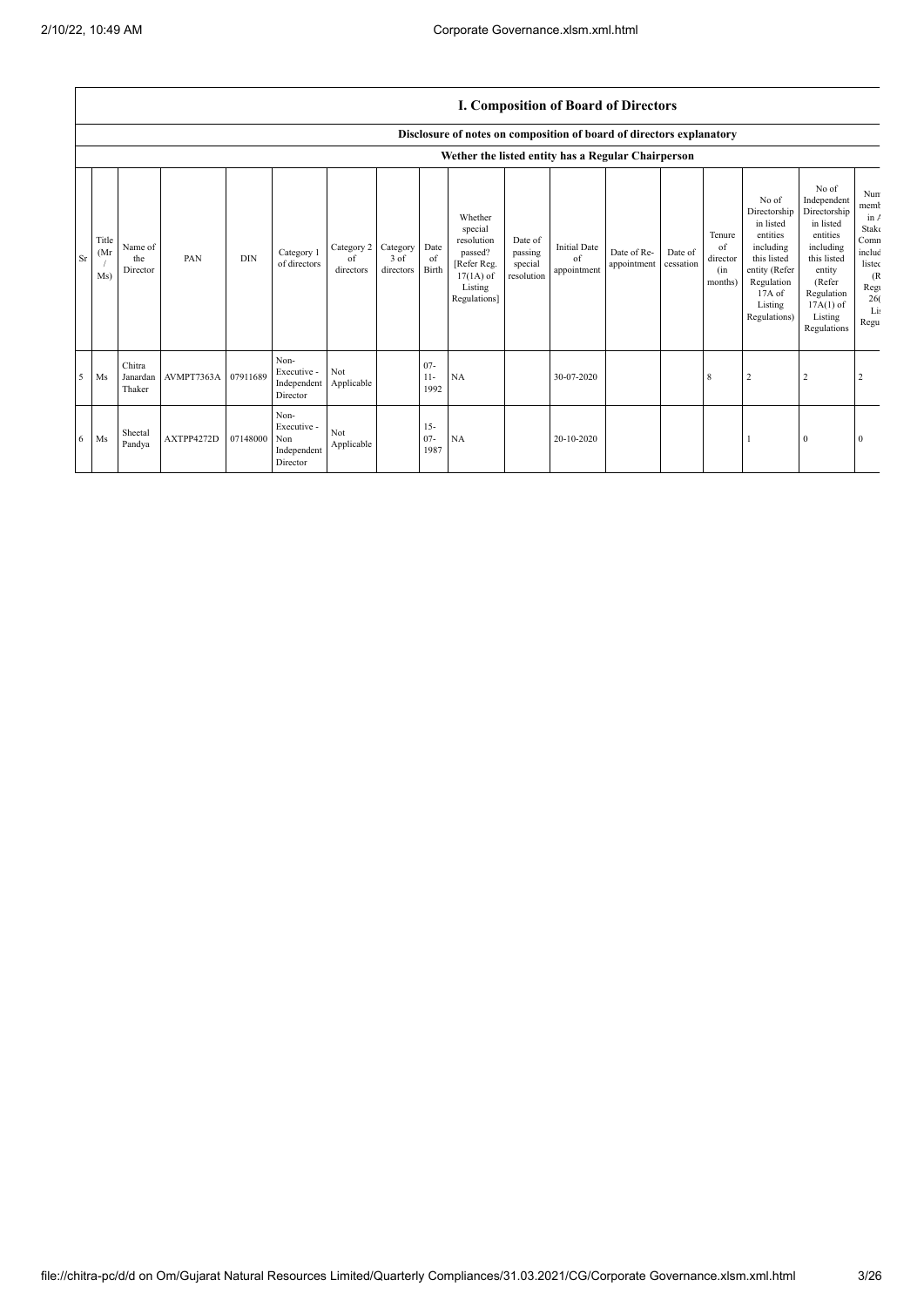|                | <b>Audit Committee Details</b> |                              |                                                       |                            |                        |                      |         |  |  |  |
|----------------|--------------------------------|------------------------------|-------------------------------------------------------|----------------------------|------------------------|----------------------|---------|--|--|--|
|                |                                |                              | Whether the Audit Committee has a Regular Chairperson |                            | Yes                    |                      |         |  |  |  |
| <b>Sr</b>      | <b>DIN</b><br>Number           | Name of Committee<br>members | Category 1 of directors                               | Category 2 of<br>directors | Date of<br>Appointment | Date of<br>Cessation | Remarks |  |  |  |
|                | 07658223                       | Payal Pandya                 | Non-Executive - Independent<br>Director               | Chairperson                | 14-12-2017             |                      |         |  |  |  |
| $\overline{2}$ | 02467830                       | Ashok C. Shah                | Non-Executive - Non<br>Independent Director           | Member                     | 30-07-2007             |                      |         |  |  |  |
|                | 02916910                       | Pravin V Trivedi             | Non-Executive - Independent<br>Director               | Member                     | 23-01-2010             |                      |         |  |  |  |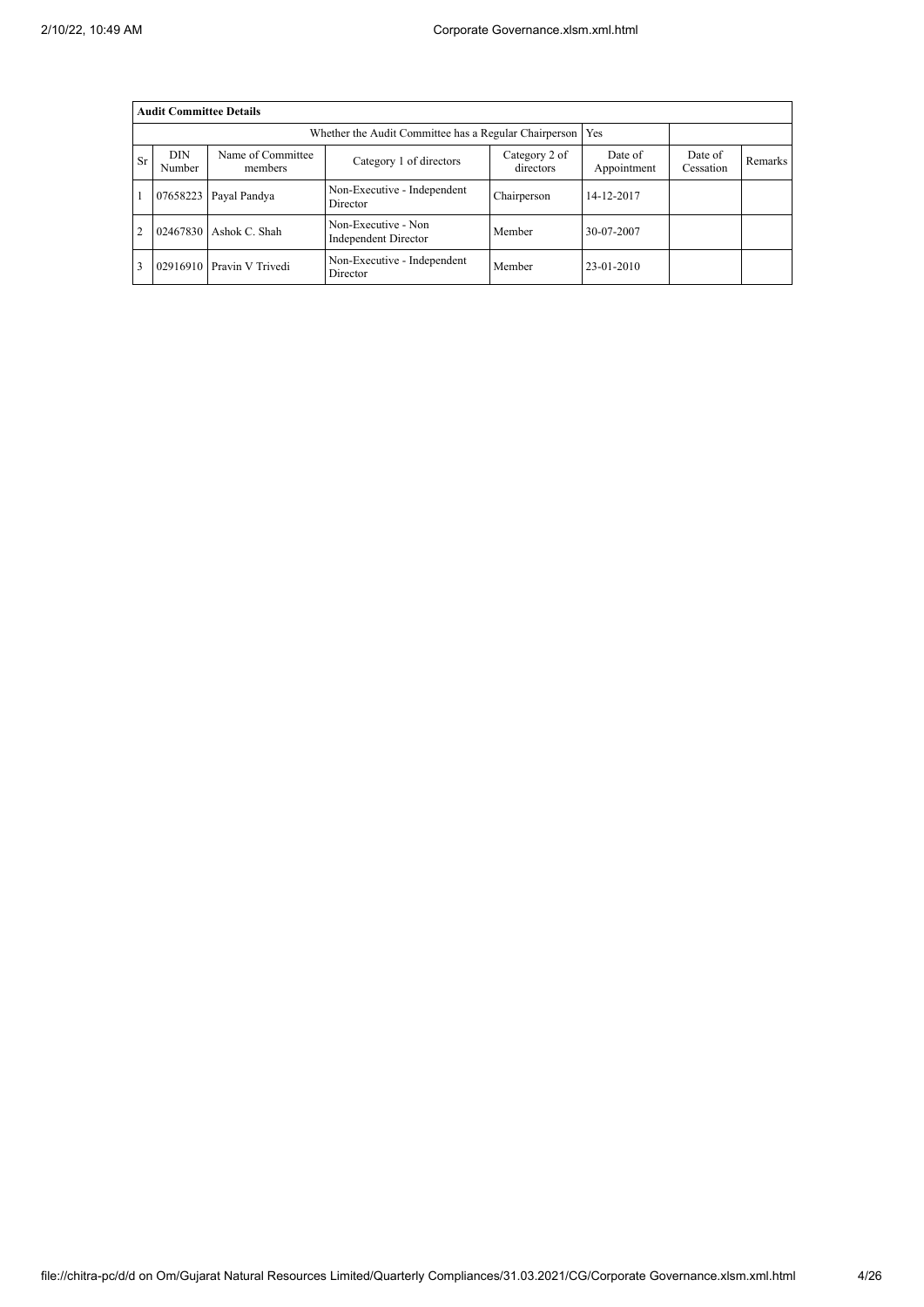|                | Nomination and remuneration committee |                              |                                                                             |                        |                      |         |  |  |  |  |  |
|----------------|---------------------------------------|------------------------------|-----------------------------------------------------------------------------|------------------------|----------------------|---------|--|--|--|--|--|
|                |                                       |                              | Whether the Nomination and remuneration committee has a Regular Chairperson |                        | Yes                  |         |  |  |  |  |  |
| <b>Sr</b>      | DIN<br>Number                         | Name of Committee<br>members | Category 1 of directors                                                     | Date of<br>Appointment | Date of<br>Cessation | Remarks |  |  |  |  |  |
|                |                                       | 07658223 Payal Pandya        | Non-Executive - Independent<br>Director                                     | Member                 | 14-12-2017           |         |  |  |  |  |  |
| $\overline{2}$ |                                       | 02467830 Ashok C. Shah       | Non-Executive - Non<br>Independent Director                                 | Member                 | 30-07-2007           |         |  |  |  |  |  |
| 3              |                                       | 02916910 Pravin V Trivedi    | Non-Executive - Independent<br>Director                                     | Chairperson            | 23-01-2010           |         |  |  |  |  |  |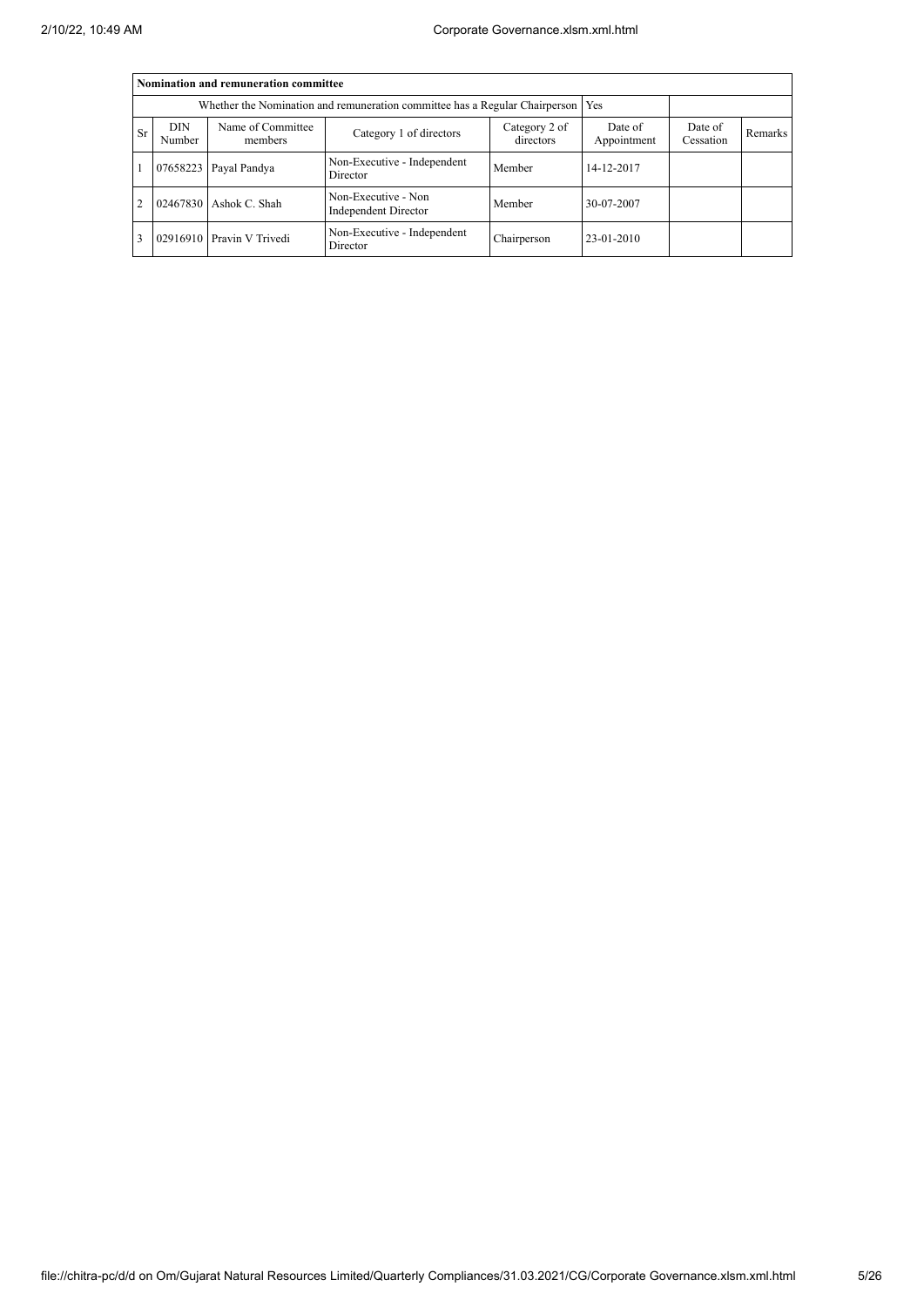|           | <b>Stakeholders Relationship Committee</b> |                              |                                                                                 |             |                        |                      |         |  |  |  |
|-----------|--------------------------------------------|------------------------------|---------------------------------------------------------------------------------|-------------|------------------------|----------------------|---------|--|--|--|
|           |                                            |                              | Whether the Stakeholders Relationship Committee has a Regular Chairperson   Yes |             |                        |                      |         |  |  |  |
| <b>Sr</b> | <b>DIN</b><br>Number                       | Name of Committee<br>members | Category 2 of<br>Category 1 of directors<br>directors                           |             | Date of<br>Appointment | Date of<br>Cessation | Remarks |  |  |  |
|           | 07658223                                   | Payal Pandya                 | Non-Executive - Independent<br>Director                                         | Member      | 14-12-2017             |                      |         |  |  |  |
| 2         | 00297447                                   | Shalin A. Shah               | <b>Executive Director</b>                                                       | Member      | 23-01-2010             |                      |         |  |  |  |
| 3         | 02916910                                   | Pravin V Trivedi             | Non-Executive - Independent<br>Director                                         | Chairperson | 23-01-2010             |                      |         |  |  |  |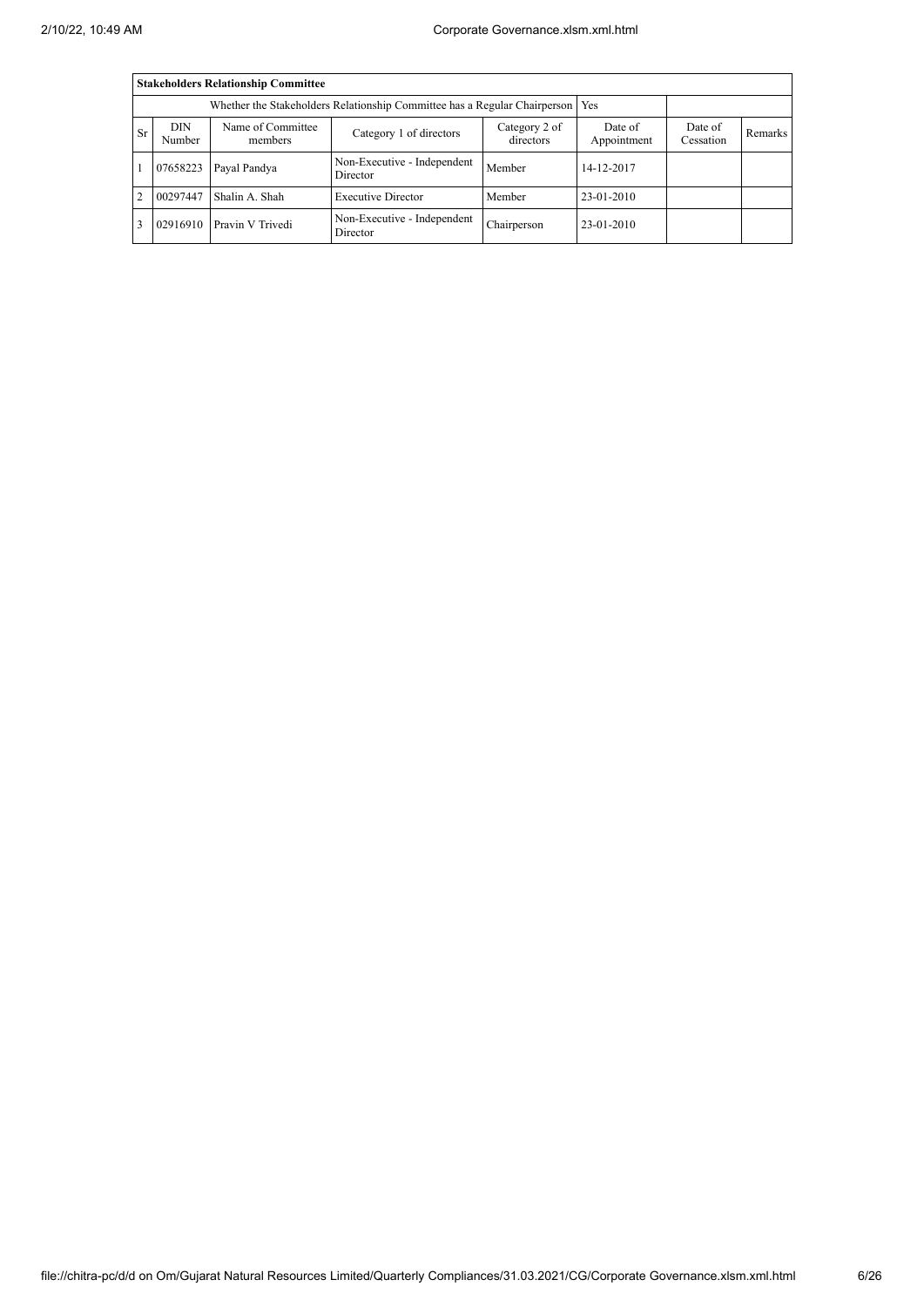|      | <b>Risk Management Committee</b> |                                                                 |                            |                            |                        |                      |         |  |
|------|----------------------------------|-----------------------------------------------------------------|----------------------------|----------------------------|------------------------|----------------------|---------|--|
|      |                                  | Whether the Risk Management Committee has a Regular Chairperson |                            |                            |                        |                      |         |  |
| l Sr | DIN<br>Number                    | Name of Committee<br>members                                    | Category 1 of<br>directors | Category 2 of<br>directors | Date of<br>Appointment | Date of<br>Cessation | Remarks |  |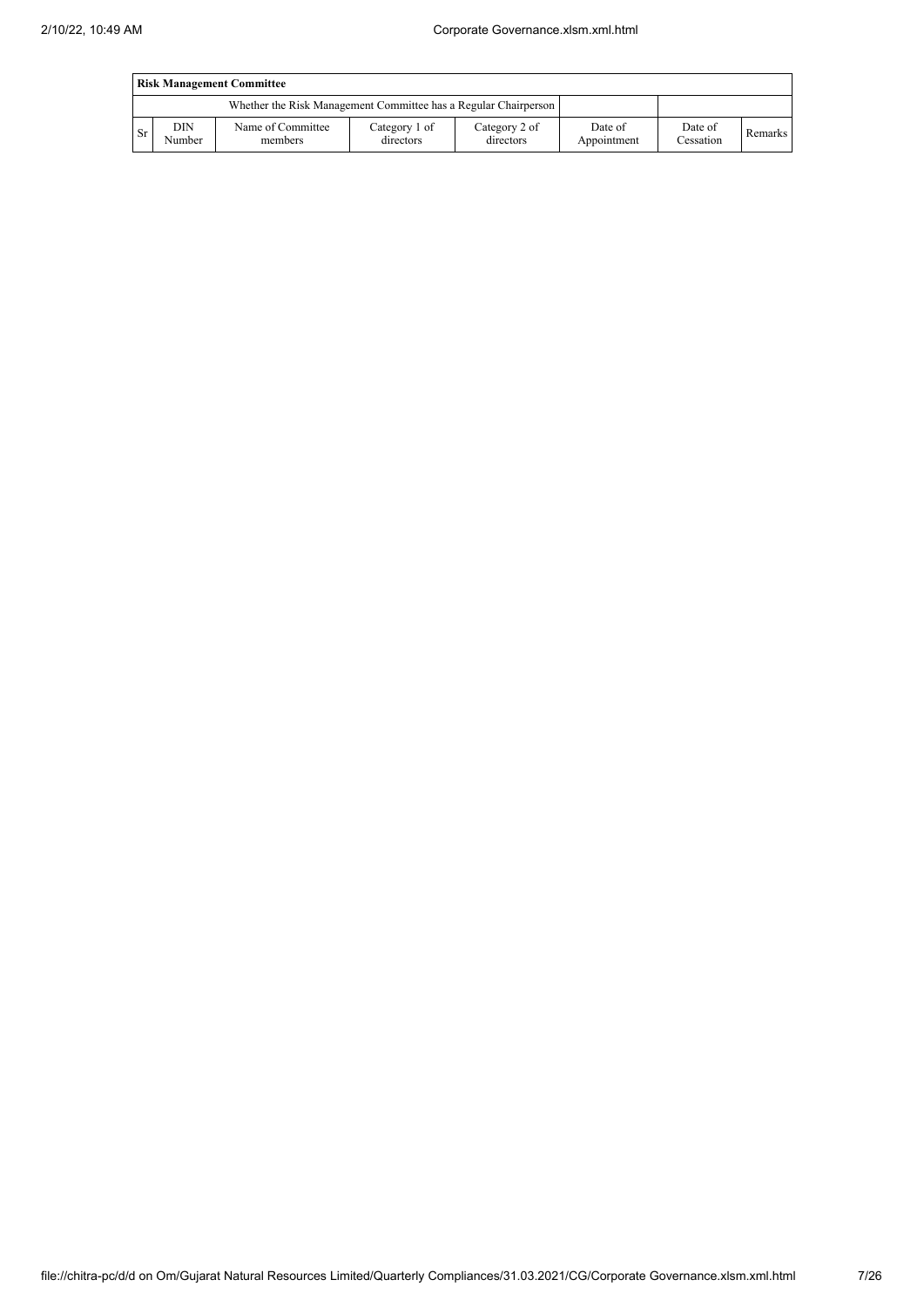|           | Corporate Social Responsibility Committee |                                                                                 |                            |                            |                        |                      |         |  |
|-----------|-------------------------------------------|---------------------------------------------------------------------------------|----------------------------|----------------------------|------------------------|----------------------|---------|--|
|           |                                           | Whether the Corporate Social Responsibility Committee has a Regular Chairperson |                            |                            |                        |                      |         |  |
| <b>Sr</b> | DIN.<br>Number                            | Name of Committee<br>members                                                    | Category 1 of<br>directors | Category 2 of<br>directors | Date of<br>Appointment | Date of<br>Cessation | Remarks |  |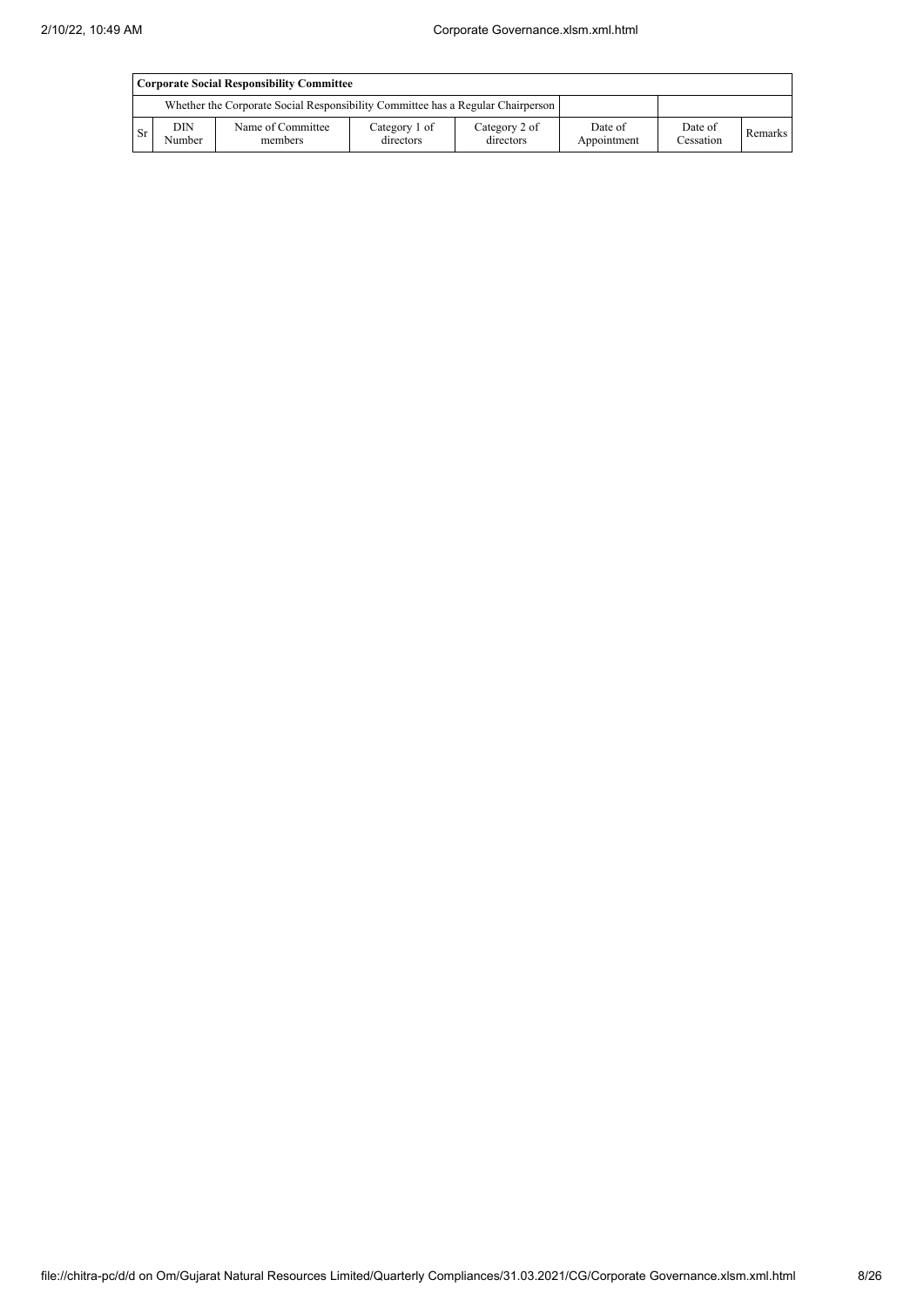| <b>Other Committee</b> |                                                                                                                                     |  |  |
|------------------------|-------------------------------------------------------------------------------------------------------------------------------------|--|--|
|                        | Sr   DIN Number   Name of Committee members   Name of other committee   Category 1 of directors   Category 2 of directors   Remarks |  |  |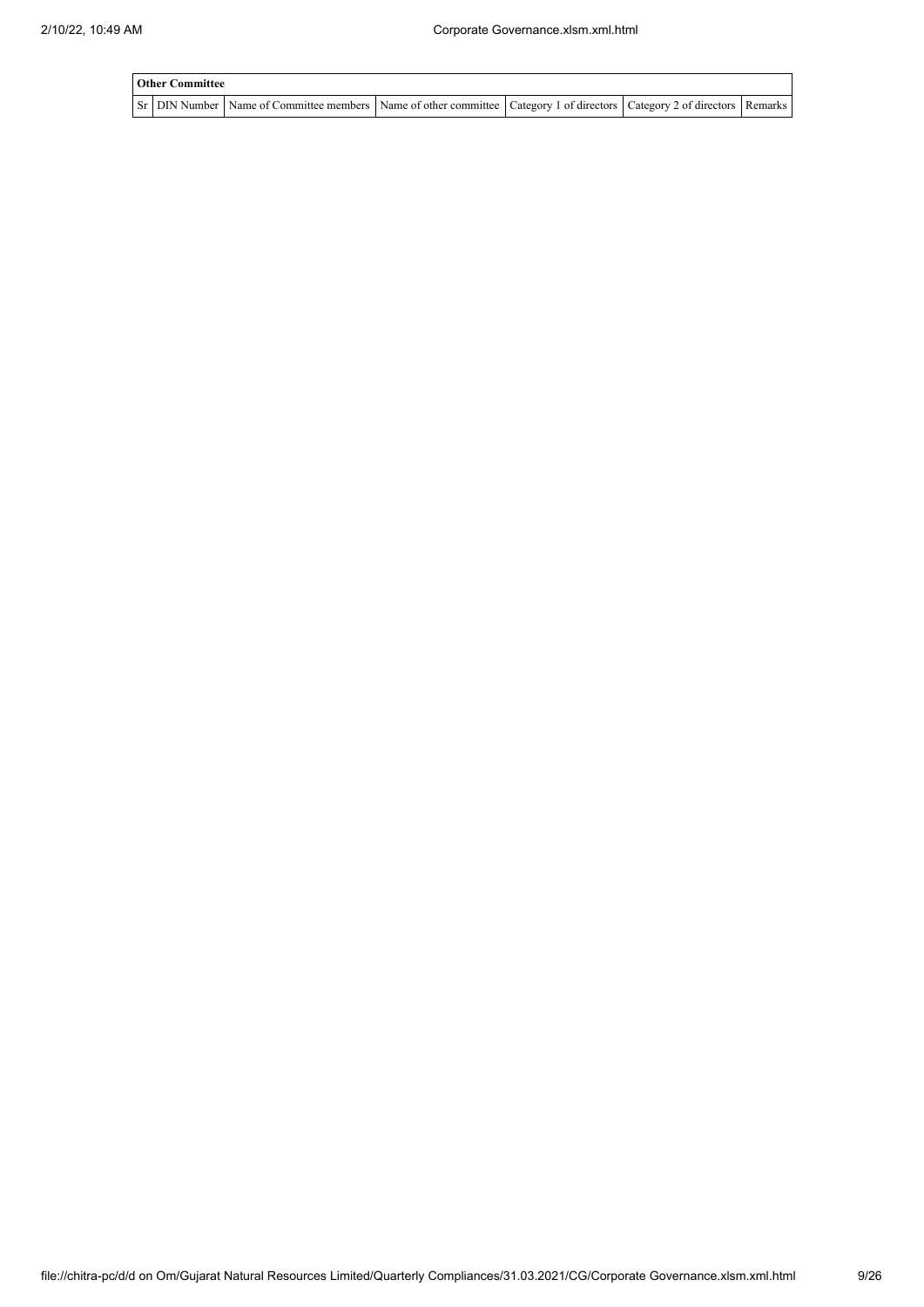|                | Annexure 1                                                    |                                                               |                                                                   |                                       |                                                     |                                    |                                                           |  |  |
|----------------|---------------------------------------------------------------|---------------------------------------------------------------|-------------------------------------------------------------------|---------------------------------------|-----------------------------------------------------|------------------------------------|-----------------------------------------------------------|--|--|
|                | <b>Annexure 1</b>                                             |                                                               |                                                                   |                                       |                                                     |                                    |                                                           |  |  |
|                | <b>III. Meeting of Board of Directors</b>                     |                                                               |                                                                   |                                       |                                                     |                                    |                                                           |  |  |
|                | Disclosure of notes on meeting of board of                    | directors explanatory                                         |                                                                   |                                       |                                                     |                                    |                                                           |  |  |
| <b>Sr</b>      | $Date(s)$ of meeting<br>$(if any)$ in the<br>previous quarter | $Date(s)$ of<br>meeting (if any)<br>in the current<br>quarter | Maximum gap between<br>any two consecutive (in<br>number of days) | Notes for<br>not<br>providing<br>Date | Whether<br>requirement of<br>Ouorum met<br>(Yes/No) | Number of<br>Directors<br>present* | No. of Independent<br>Directors attending<br>the meeting* |  |  |
|                | 20-10-2020                                                    |                                                               |                                                                   |                                       | Yes                                                 | 5                                  | 3                                                         |  |  |
| 2              | 12-11-2020                                                    |                                                               | 22                                                                |                                       | Yes                                                 | 6                                  | 3                                                         |  |  |
| 3              | 19-11-2020                                                    |                                                               | 6                                                                 |                                       | Yes                                                 | 6                                  | 3                                                         |  |  |
| $\overline{4}$ | 30-12-2020                                                    |                                                               | 40                                                                |                                       | Yes                                                 | 6                                  | 3                                                         |  |  |
| 5              |                                                               | 04-01-2021                                                    | 4                                                                 |                                       | Yes                                                 | 6                                  | 3                                                         |  |  |
| 6              |                                                               | 13-02-2021                                                    | 39                                                                |                                       | Yes                                                 | 6                                  | 3                                                         |  |  |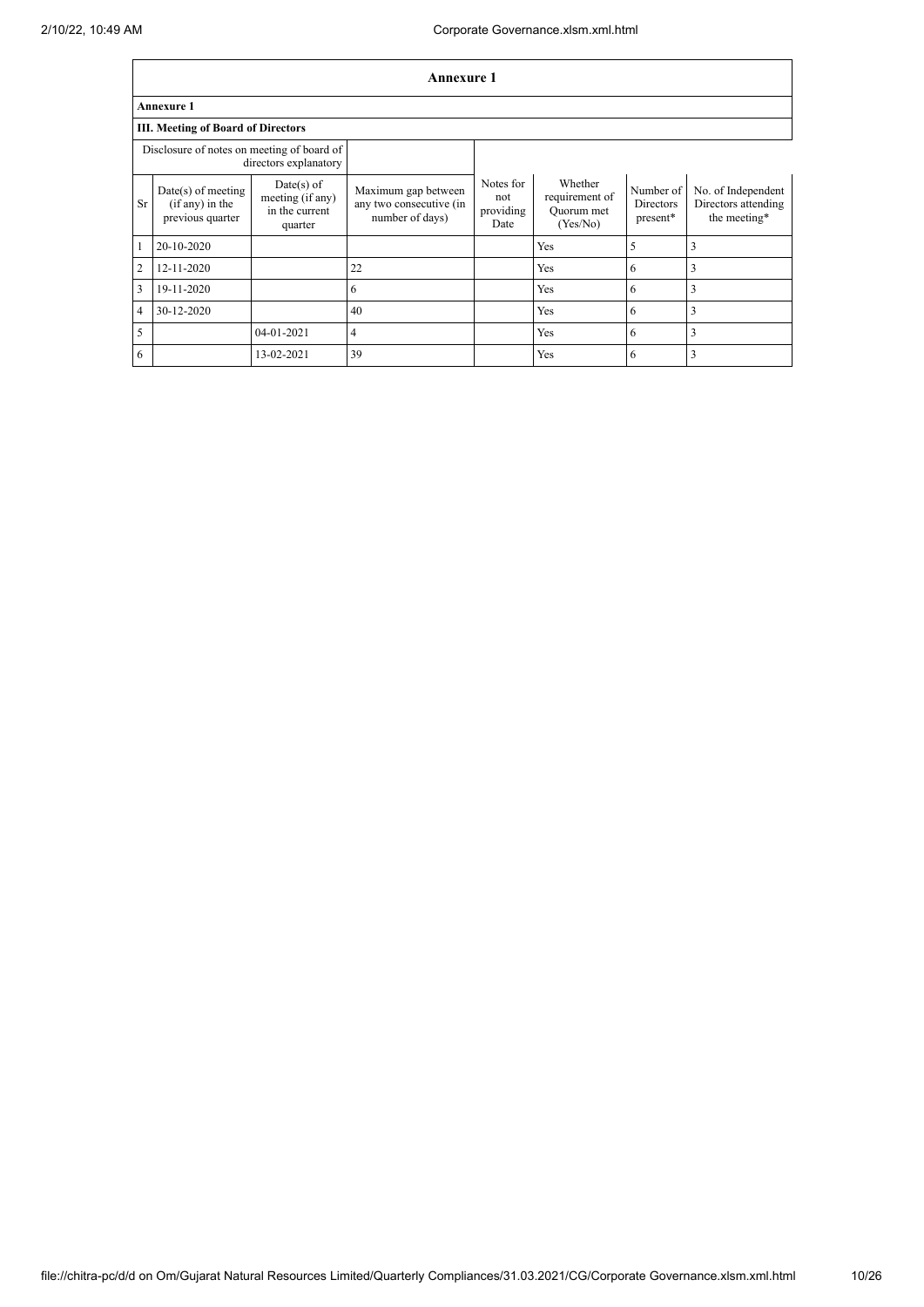$\overline{1}$ 

┑

|                | <b>Annexure 1</b>                                |                                                                                                          |                                                                      |                               |                                       |                                                        |                                       |                                                                        |  |
|----------------|--------------------------------------------------|----------------------------------------------------------------------------------------------------------|----------------------------------------------------------------------|-------------------------------|---------------------------------------|--------------------------------------------------------|---------------------------------------|------------------------------------------------------------------------|--|
|                | <b>IV. Meeting of Committees</b>                 |                                                                                                          |                                                                      |                               |                                       |                                                        |                                       |                                                                        |  |
|                |                                                  |                                                                                                          | Disclosure of notes on meeting of committees explanatory             |                               |                                       |                                                        |                                       |                                                                        |  |
| <b>Sr</b>      | Name of<br>Committee                             | Date(s) of meeting (Enter<br>dates of Previous quarter and<br>Current quarter in<br>chronological order) | Maximum gap<br>between any two<br>consecutive (in<br>number of days) | Name of<br>other<br>committee | Reson for<br>not<br>providing<br>date | Whether<br>requirement<br>of Quorum<br>met<br>(Yes/No) | Number<br>of<br>Directors<br>present* | No. of<br>Independent<br><b>Directors</b><br>attending the<br>meeting* |  |
|                | Audit<br>Committee                               | 20-10-2020                                                                                               |                                                                      |                               |                                       | Yes                                                    | 3                                     | $\overline{2}$                                                         |  |
| $\overline{2}$ | Audit<br>Committee                               | 12-11-2020                                                                                               | 22                                                                   |                               |                                       | Yes                                                    | 3                                     | $\overline{2}$                                                         |  |
| 3              | Audit<br>Committee                               | 13-02-2021                                                                                               | 92                                                                   |                               |                                       | Yes                                                    | 3                                     | $\overline{2}$                                                         |  |
| $\overline{4}$ | Nomination<br>and<br>remuneration<br>committee   | 20-10-2020                                                                                               |                                                                      |                               |                                       | Yes                                                    | 3                                     | $\overline{2}$                                                         |  |
| 5              | <b>Stakeholders</b><br>Relationship<br>Committee | 12-11-2020                                                                                               |                                                                      |                               |                                       | Yes                                                    | 3                                     | $\overline{2}$                                                         |  |
| 6              | <b>Stakeholders</b><br>Relationship<br>Committee | 13-02-2021                                                                                               | 92                                                                   |                               |                                       | Yes                                                    | 3                                     | $\overline{2}$                                                         |  |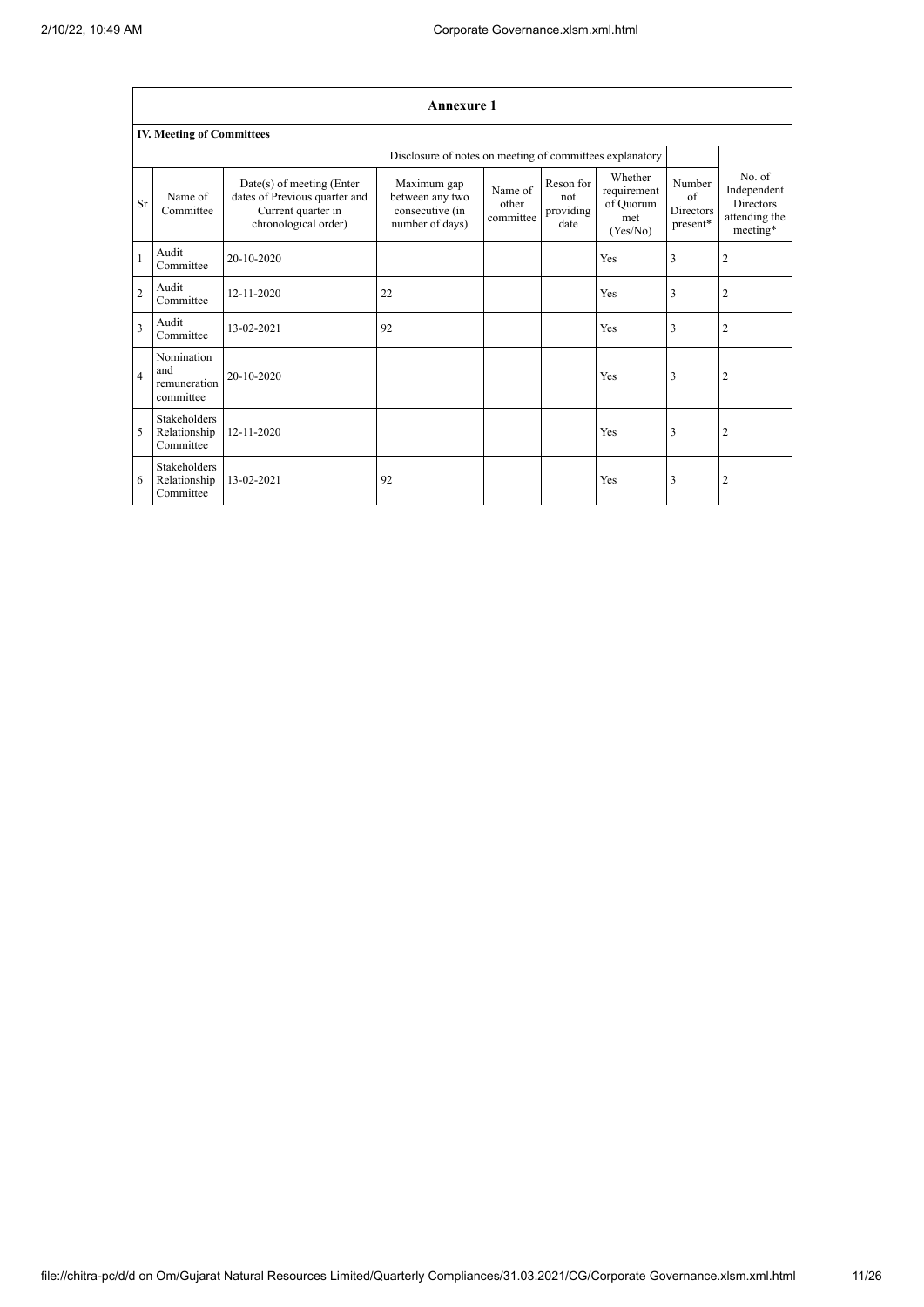|                | Annexure 1                                                                                                |                                     |                                                                                                   |  |  |  |  |  |
|----------------|-----------------------------------------------------------------------------------------------------------|-------------------------------------|---------------------------------------------------------------------------------------------------|--|--|--|--|--|
|                | <b>V. Related Party Transactions</b>                                                                      |                                     |                                                                                                   |  |  |  |  |  |
| Sr             | Subject                                                                                                   | Compliance<br>status<br>(Yes/No/NA) | If status is "No" details of non-compliance may be<br>given here.                                 |  |  |  |  |  |
|                | Whether prior approval of audit committee obtained                                                        | Yes                                 |                                                                                                   |  |  |  |  |  |
| $\overline{2}$ | Whether shareholder approval obtained for material RPT                                                    | N <sub>0</sub>                      | Approval of shareholders for material RPT will be<br>taken at the ensuing Annual General Meeting. |  |  |  |  |  |
| 3              | Whether details of RPT entered into pursuant to omnibus<br>approval have been reviewed by Audit Committee | Yes                                 |                                                                                                   |  |  |  |  |  |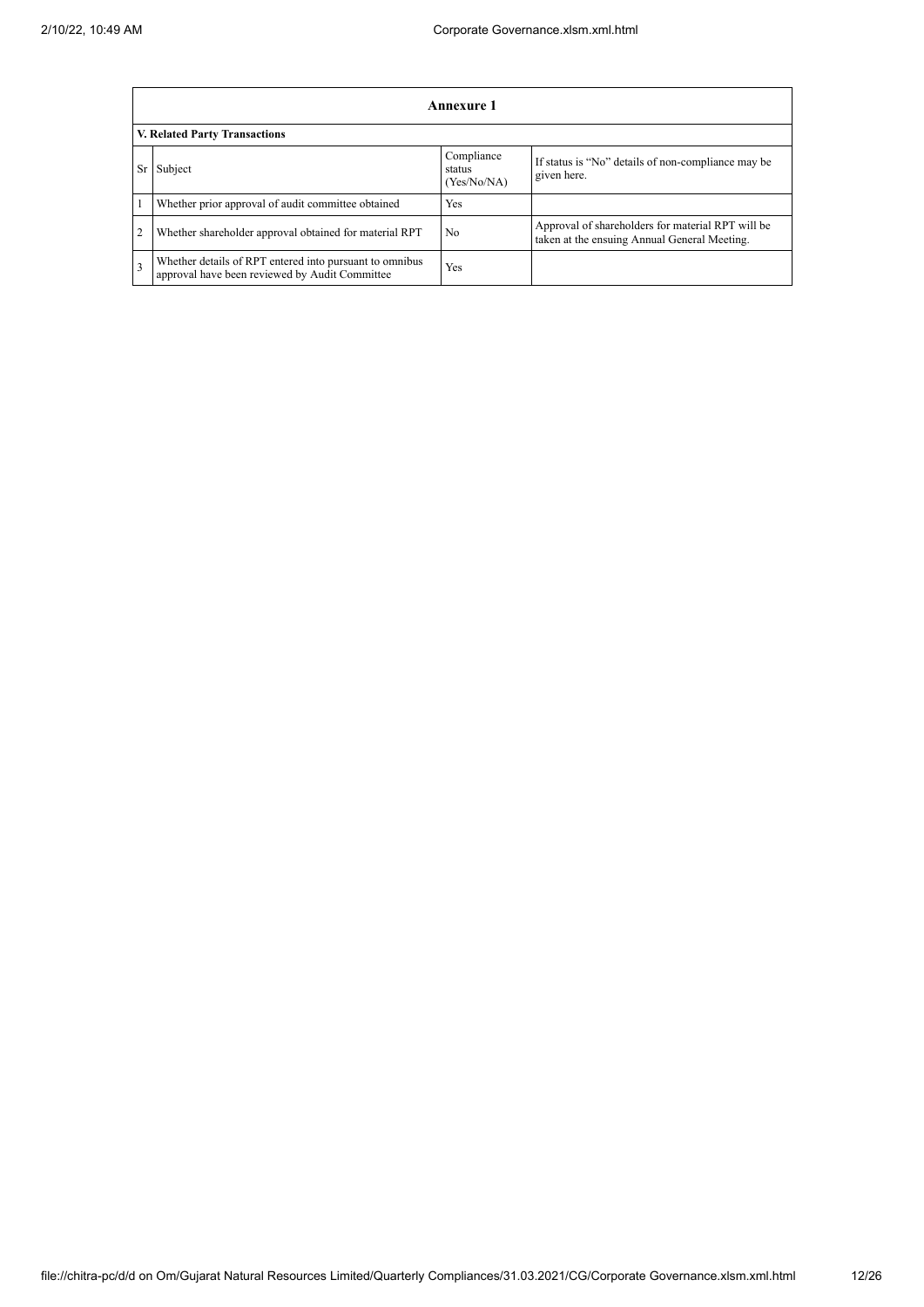|                | Annexure 1                                                                                                                                                                                                      |                               |  |  |
|----------------|-----------------------------------------------------------------------------------------------------------------------------------------------------------------------------------------------------------------|-------------------------------|--|--|
|                | <b>VI.</b> Affirmations                                                                                                                                                                                         |                               |  |  |
|                | Sr Subject                                                                                                                                                                                                      | Compliance<br>status (Yes/No) |  |  |
|                | The composition of Board of Directors is in terms of SEBI (Listing obligations and disclosure requirements)<br>Regulations, 2015                                                                                | Yes                           |  |  |
| $\overline{c}$ | The composition of the following committees is in terms of SEBI(Listing obligations and disclosure requirements)<br>Regulations, 2015 a. Audit Committee                                                        | <b>Yes</b>                    |  |  |
| $\mathbf{3}$   | The composition of the following committees is in terms of SEBI(Listing obligations and disclosure requirements)<br>Regulations, 2015. b. Nomination & remuneration committee                                   | <b>Yes</b>                    |  |  |
| $\overline{4}$ | The composition of the following committees is in terms of SEBI(Listing obligations and disclosure requirements)<br>Regulations, 2015. c. Stakeholders relationship committee                                   | <b>Yes</b>                    |  |  |
| $\varsigma$    | The composition of the following committees is in terms of SEBI(Listing obligations and disclosure requirements)<br>Regulations, 2015. d. Risk management committee (applicable to the top 500 listed entities) | <b>NA</b>                     |  |  |
| 6              | The committee members have been made aware of their powers, role and responsibilities as specified in SEBI<br>(Listing obligations and disclosure requirements) Regulations, 2015.                              | <b>Yes</b>                    |  |  |
| $\overline{7}$ | The meetings of the board of directors and the above committees have been conducted in the manner as specified in<br>SEBI (Listing obligations and disclosure requirements) Regulations, 2015.                  | Yes                           |  |  |
| 8              | This report and/or the report submitted in the previous quarter has been placed before Board of Directors.                                                                                                      | Yes                           |  |  |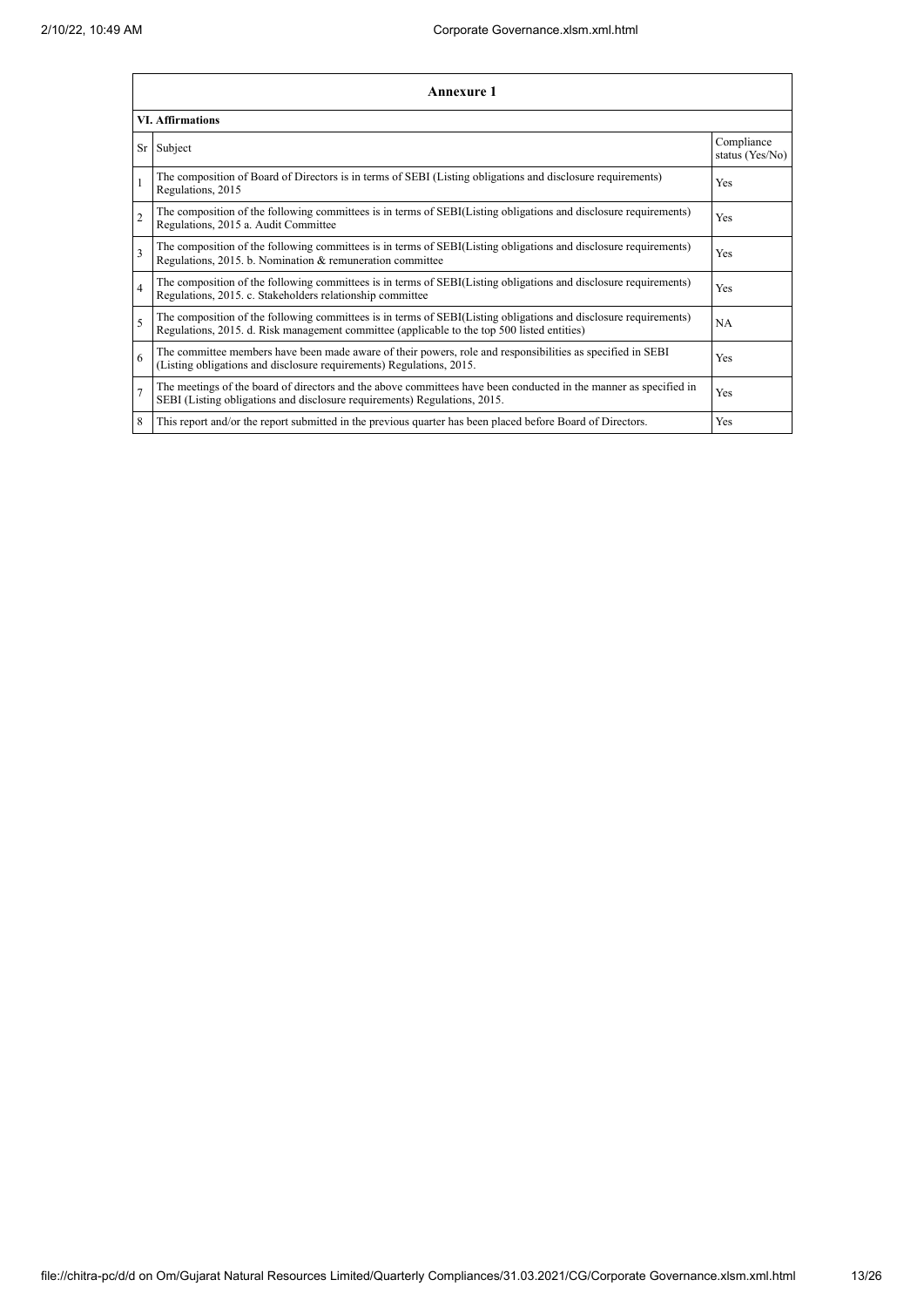|               | <b>Annexure 1</b> |                          |  |
|---------------|-------------------|--------------------------|--|
| <sup>Sr</sup> | Subject           | Compliance status        |  |
|               | Name of signatory | Shalin Ashok Shah        |  |
|               | Designation       | <b>Managing Director</b> |  |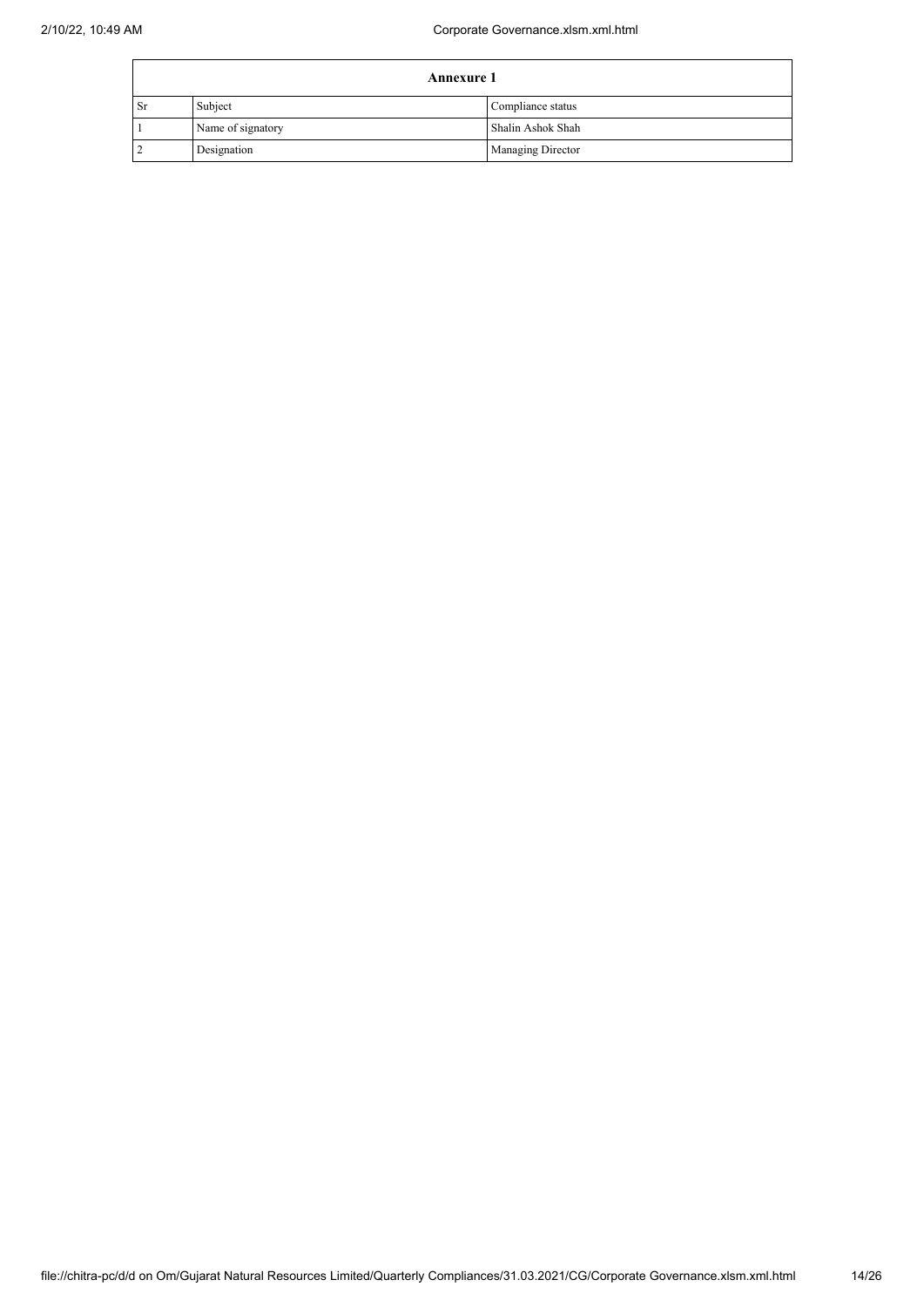|                | <b>Annexure II</b>                                                                      |                                     |                                                                                       |                                                                                                                 |
|----------------|-----------------------------------------------------------------------------------------|-------------------------------------|---------------------------------------------------------------------------------------|-----------------------------------------------------------------------------------------------------------------|
|                |                                                                                         |                                     |                                                                                       | Annexure II to be submitted by listed entity at the end of the financial year (for the whole of financial year) |
|                | I. Disclosure on website in terms of Listing Regulations                                |                                     |                                                                                       |                                                                                                                 |
|                | Sr Item                                                                                 | Compliance<br>status<br>(Yes/No/NA) | If status is<br>" $No$ "<br>details of<br>non-<br>compliance<br>may be<br>given here. | Web address                                                                                                     |
| 1              | Details of<br>business                                                                  | Yes                                 |                                                                                       | http://gnrl.in/                                                                                                 |
| $\overline{c}$ | Terms and<br>conditions of<br>appointment<br>of<br>independent<br>directors             | Yes                                 |                                                                                       | http://gnrl.in/Terms and Conditions of Appointment of Independent Director.pdf                                  |
| 3              | Composition<br>of various<br>committees of<br>board of<br>directors                     | Yes                                 |                                                                                       | http://gnrl.in/Composition of Various Committees.pdf                                                            |
| $\overline{4}$ | Code of<br>conduct of<br>board of<br>directors and<br>senior<br>management<br>personnel | Yes                                 |                                                                                       | http://gnrl.in/wp-<br>content/uploads/2020/04/CODE_OF_CONDUCT_FOR_BOARD_AND_SENIOR_MANAGEMENT.pdf               |
| 5              | Details of<br>establishment<br>of vigil<br>mechanism/<br>Whistle<br>Blower policy       | Yes                                 |                                                                                       | http://gnrl.in/Whistle_Blower_Policy.pdf                                                                        |
| 6              | Criteria of<br>making<br>payments to<br>non-executive<br>directors                      | <b>NA</b>                           |                                                                                       |                                                                                                                 |
| 7              | Policy on<br>dealing with<br>related party<br>transactions                              | Yes                                 |                                                                                       | http://gnrl.in/Related Party Transaction Policy.pdf                                                             |
| 8              | Policy for<br>determining<br>'material'<br>subsidiaries                                 | Yes                                 |                                                                                       | http://gnrl.in/Policy_on_Material_Subsidiaries.pdf                                                              |
| 9              | Details of<br>familiarization<br>programmes<br>imparted to<br>independent<br>directors  | Yes                                 |                                                                                       | http://gnrl.in/Familiarization Programme for Independent Directors.pdf                                          |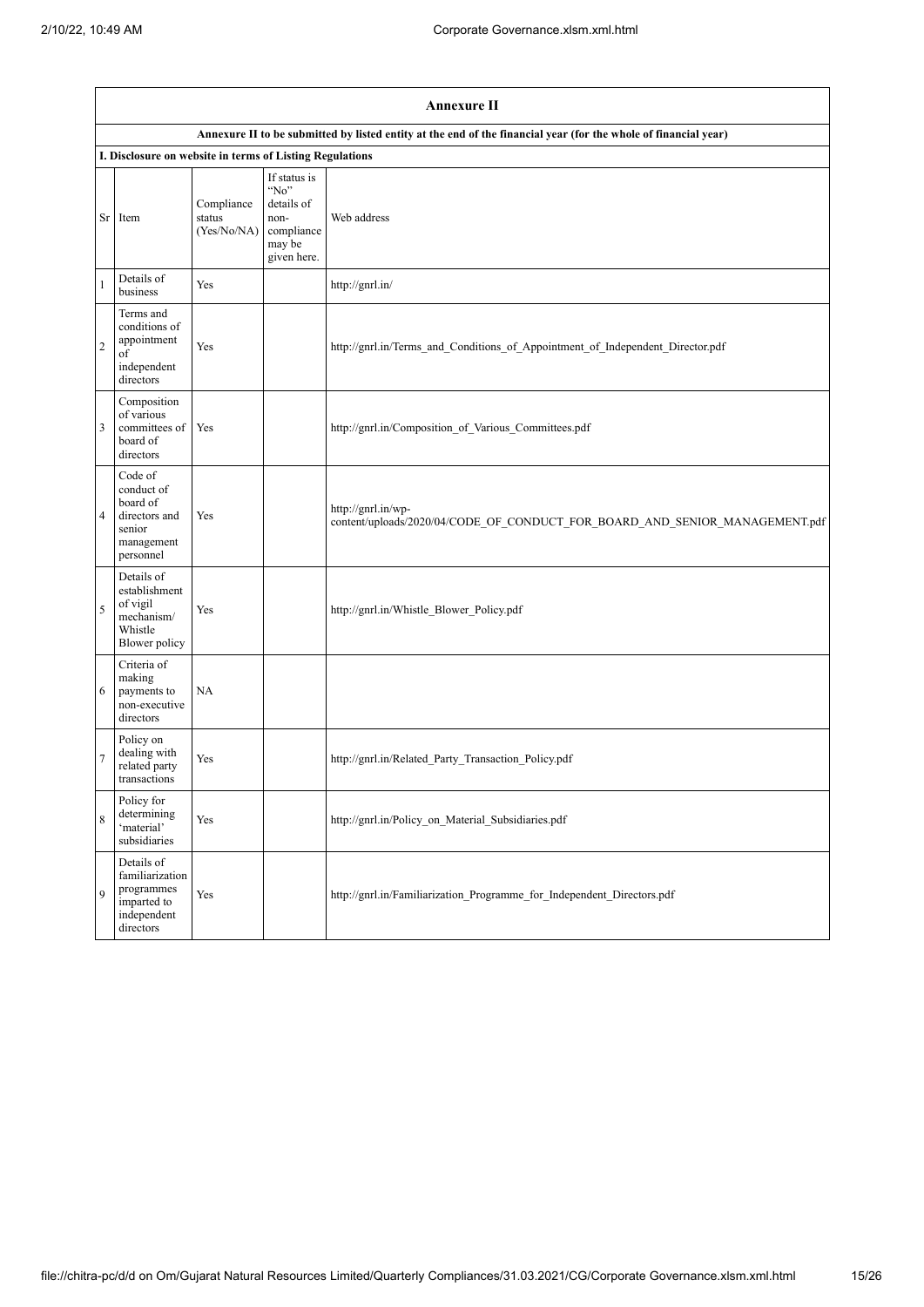|    | <b>Annexure II</b>                                                                                                                                                                              |                                     |                                                                          |                                                                                                        |
|----|-------------------------------------------------------------------------------------------------------------------------------------------------------------------------------------------------|-------------------------------------|--------------------------------------------------------------------------|--------------------------------------------------------------------------------------------------------|
|    | Annexure II to be submitted by listed entity at the end of the financial year (for the whole of financial year)                                                                                 |                                     |                                                                          |                                                                                                        |
|    | I. Disclosure on website in terms of Listing Regulations                                                                                                                                        |                                     |                                                                          |                                                                                                        |
| Sr | Item                                                                                                                                                                                            | Compliance<br>status<br>(Yes/No/NA) | If status is "No"<br>details of non-<br>compliance may be<br>given here. | Web address                                                                                            |
|    | Contact information of the designated officials of the listed<br>10 entity who are responsible for assisting and handling investor<br>grievances                                                | Yes                                 |                                                                          | http://gnrl.in/compliance-<br>officer/                                                                 |
| 11 | email address for grievance redressal and other relevant details                                                                                                                                | Yes                                 |                                                                          | http://gnrl.in/investor-<br>grievances/                                                                |
| 12 | Financial results                                                                                                                                                                               | <b>Yes</b>                          |                                                                          | http://gnrl.in/quarterly-reports/                                                                      |
| 13 | Shareholding pattern                                                                                                                                                                            | Yes                                 |                                                                          | http://gnrl.in/shareholding-<br>pattern/                                                               |
| 14 | Details of agreements entered into with the media companies<br>and/or their associates                                                                                                          | NA                                  |                                                                          |                                                                                                        |
| 15 | Schedule of analyst or institutional investor meet and<br>presentations made by the listed entity to analysts or<br>institutional investors simultaneously with submission to stock<br>exchange | <b>NA</b>                           |                                                                          |                                                                                                        |
| 16 | New name and the old name of the listed entity                                                                                                                                                  | NA                                  |                                                                          |                                                                                                        |
| 17 | Advertisements as per regulation 47 (1)                                                                                                                                                         | Yes                                 |                                                                          | http://gnrl.in/notices-<br>advertisements/                                                             |
|    | 18 Credit rating or revision in credit rating obtained                                                                                                                                          | NA                                  |                                                                          |                                                                                                        |
| 19 | Separate audited financial statements of each subsidiary of the<br>listed entity in respect of a relevant financial year                                                                        | Yes                                 |                                                                          | http://gnrl.in/subsidiary/                                                                             |
| 20 | Whether company has provided information under separate<br>section on its website as per Regulation 46(2)                                                                                       | Yes                                 |                                                                          | http://gnrl.in/                                                                                        |
| 21 | Materiality Policy as per Regulation 30                                                                                                                                                         | Yes                                 |                                                                          | http://gnrl.in/wp-<br>content/uploads/2015/12/Policy-<br>for-Determination-of-<br>Materiality-GNRL.pdf |
| 22 | Dividend Distribution policy as per Regulation 43A (as<br>applicable)                                                                                                                           | NA                                  |                                                                          |                                                                                                        |
| 23 | It is certified that these contents on the website of the listed<br>entity are correct                                                                                                          | Yes                                 |                                                                          | http://gnrl.in/disclaimer/                                                                             |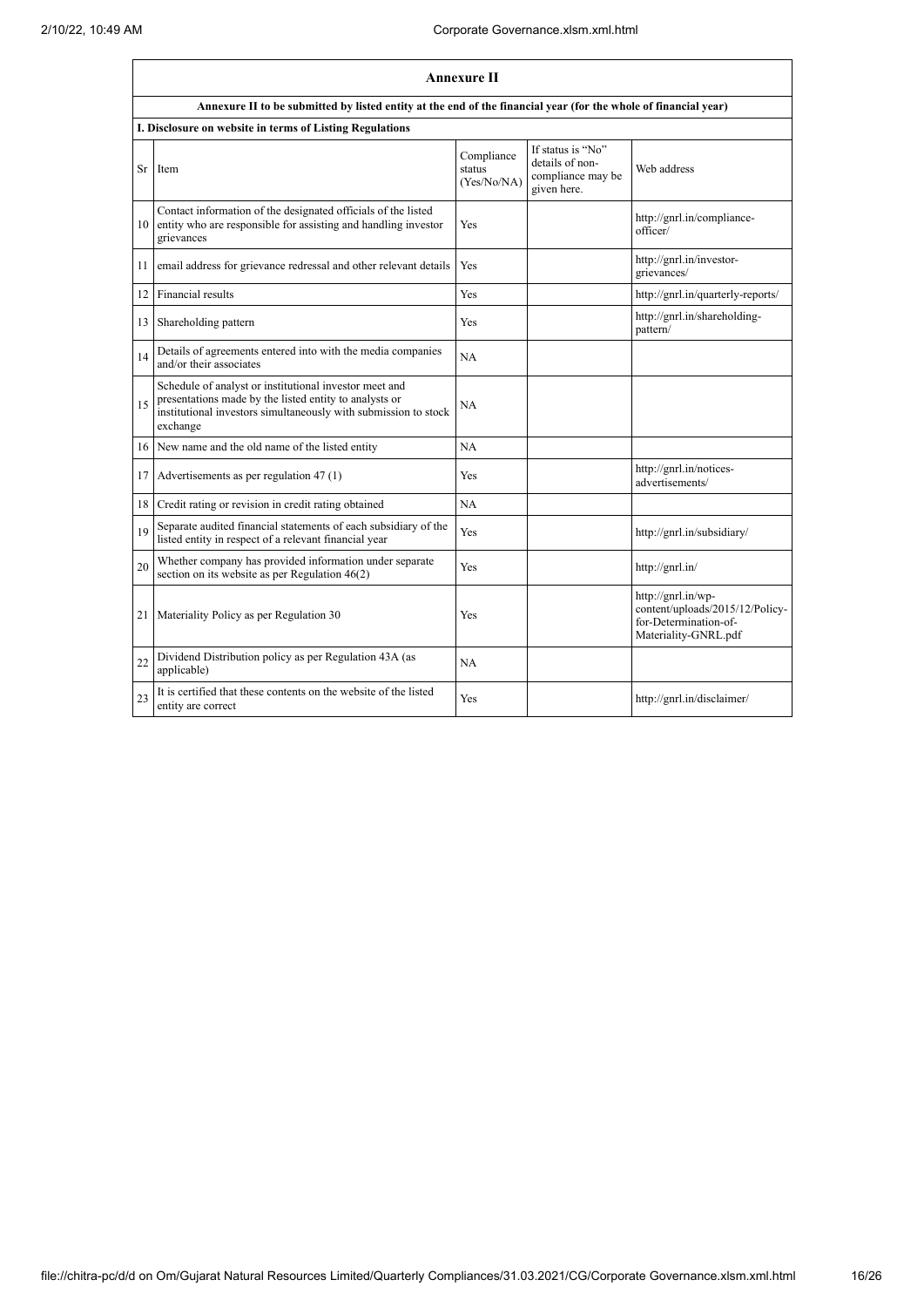|                 | <b>Annexure II</b>                                                                                                   |                                   |                                     |                                                                    |  |
|-----------------|----------------------------------------------------------------------------------------------------------------------|-----------------------------------|-------------------------------------|--------------------------------------------------------------------|--|
|                 | <b>II. Annual Affirmations</b>                                                                                       |                                   |                                     |                                                                    |  |
| Sr              | Particulars                                                                                                          | Regulation<br>Number              | Compliance<br>status<br>(Yes/No/NA) | If status is "No" details of non-<br>compliance may be given here. |  |
| $\mathbf{1}$    | Independent director(s) have been appointed in terms of<br>specified criteria of 'independence' and/or 'eligibility' | 16(1)(b) &<br>25(6)               | Yes                                 |                                                                    |  |
| 2               | Board composition                                                                                                    | $17(1)$ ,<br>$17(1A)$ &<br>17(1B) | Yes                                 |                                                                    |  |
| 3               | Meeting of Board of directors                                                                                        | 17(2)                             | Yes                                 |                                                                    |  |
| 4               | Quorum of Board meeting                                                                                              | 17(2A)                            | Yes                                 |                                                                    |  |
| 5               | Review of Compliance Reports                                                                                         | 17(3)                             | Yes                                 |                                                                    |  |
| 6               | Plans for orderly succession for appointments                                                                        | 17(4)                             | Yes                                 |                                                                    |  |
| 7               | Code of Conduct                                                                                                      | 17(5)                             | Yes                                 |                                                                    |  |
| 8               | Fees/compensation                                                                                                    | 17(6)                             | NA                                  |                                                                    |  |
| 9               | Minimum Information                                                                                                  | 17(7)                             | Yes                                 |                                                                    |  |
| 10 <sup>1</sup> | Compliance Certificate                                                                                               | 17(8)                             | Yes                                 |                                                                    |  |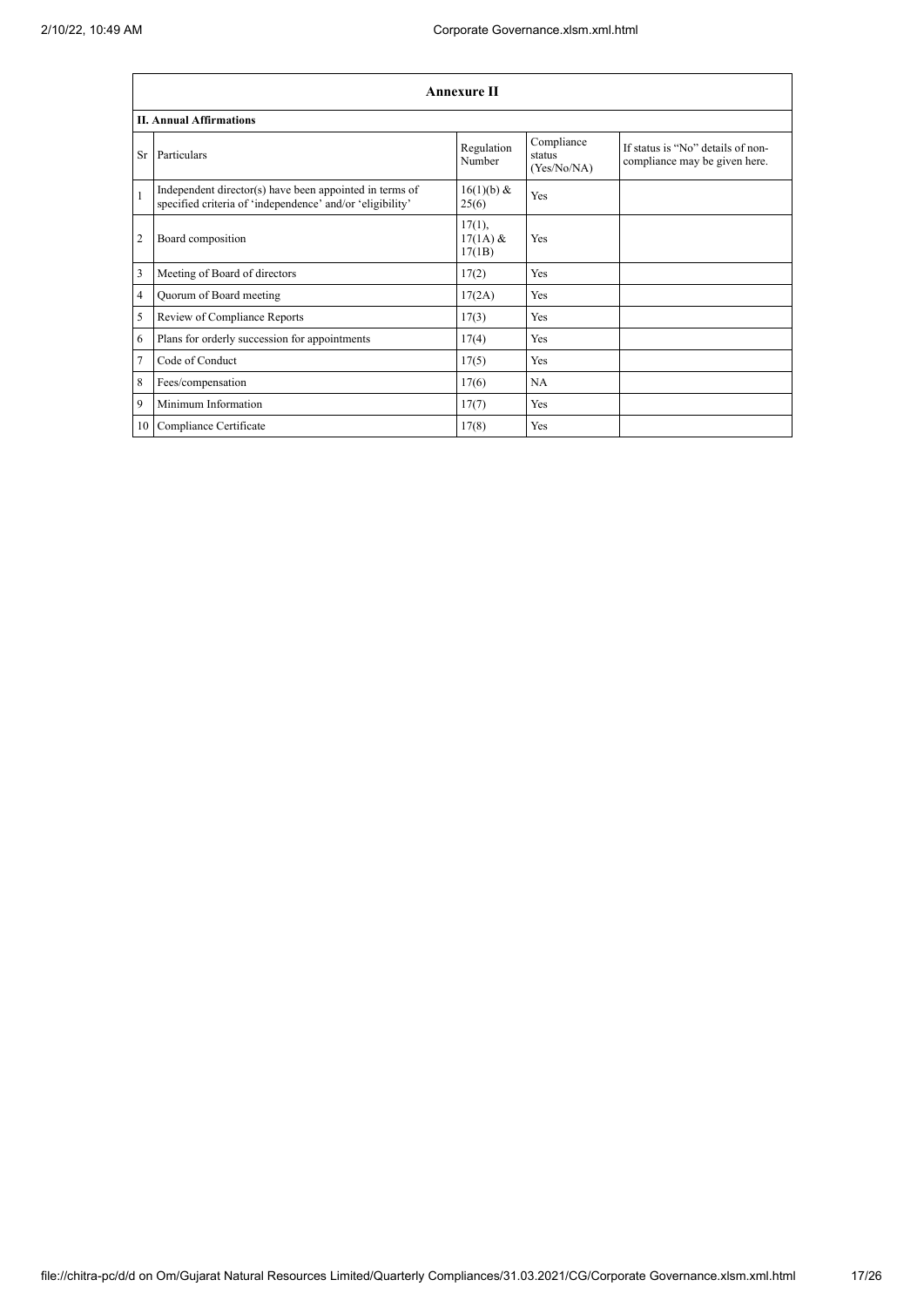|    | <b>Annexure II</b>                                         |                            |                                  |                                                                   |  |
|----|------------------------------------------------------------|----------------------------|----------------------------------|-------------------------------------------------------------------|--|
|    | <b>II. Annual Affirmations</b>                             |                            |                                  |                                                                   |  |
| Sr | Particulars                                                | Regulation<br>Number       | Compliance status<br>(Yes/No/NA) | If status is "No" details of non-compliance<br>may be given here. |  |
| 11 | Risk Assessment & Management                               | 17(9)                      | <b>Yes</b>                       |                                                                   |  |
| 12 | Performance Evaluation of Independent<br><b>Directors</b>  | 17(10)                     | <b>Yes</b>                       |                                                                   |  |
| 13 | Recommendation of Board                                    | 17(11)                     | Yes                              |                                                                   |  |
|    | 14 Maximum number of Directorships                         | 17A                        | Yes                              |                                                                   |  |
| 15 | Composition of Audit Committee                             | 18(1)                      | Yes                              |                                                                   |  |
|    | 16 Meeting of Audit Committee                              | 18(2)                      | Yes                              |                                                                   |  |
| 17 | Composition of nomination & remuneration<br>committee      | 19(1) & (2)                | Yes                              |                                                                   |  |
| 18 | Quorum of Nomination and Remuneration<br>Committee meeting | 19(2A)                     | Yes                              |                                                                   |  |
| 19 | Meeting of Nomination and Remuneration<br>Committee        | 19(3A)                     | Yes                              |                                                                   |  |
| 20 | Composition of Stakeholder Relationship<br>Committee       | $20(1), 20(2)$ &<br>20(2A) | Yes                              |                                                                   |  |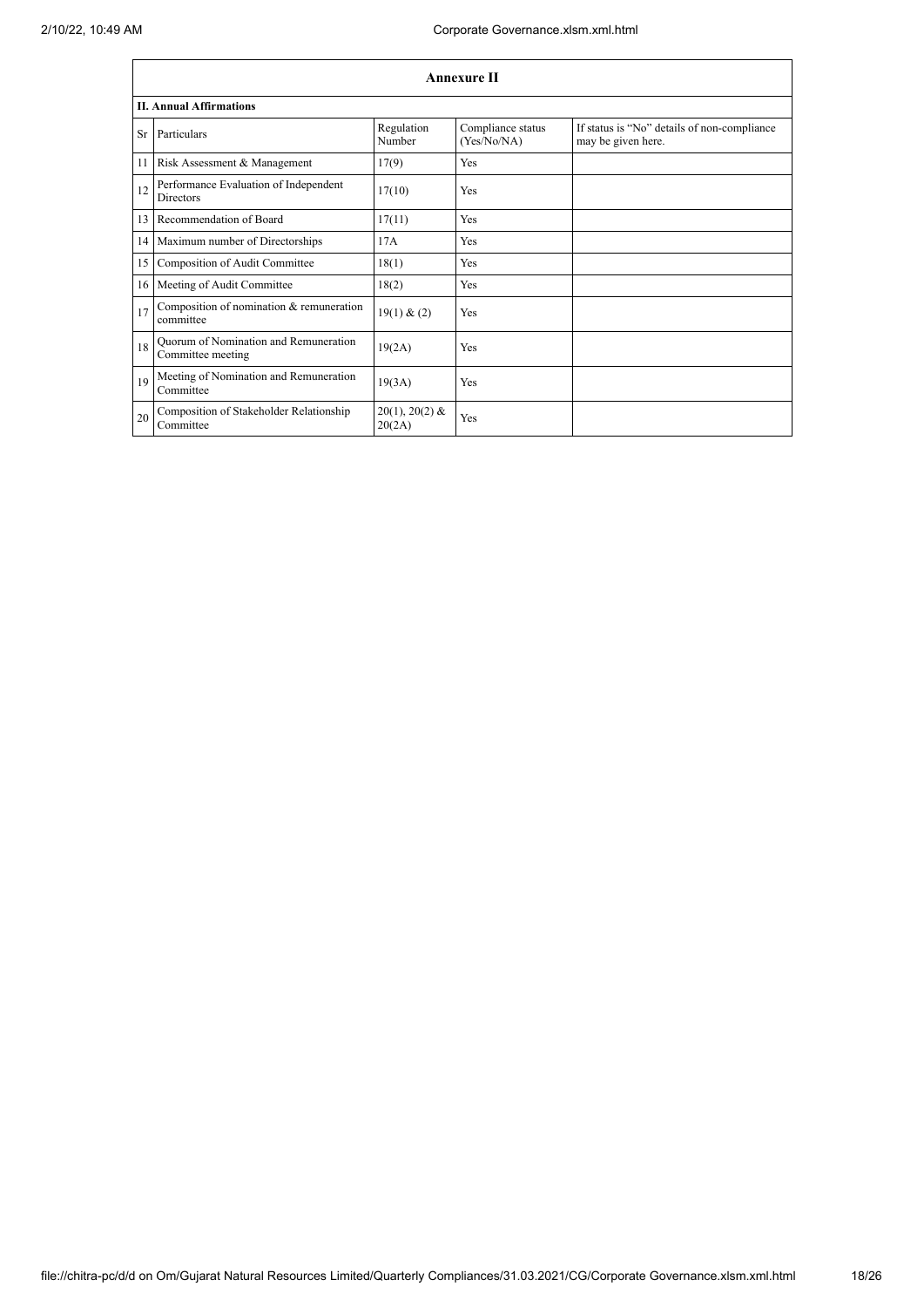|    | <b>Annexure II</b>                                                                        |                                                 |                                     |                                                                                                                                                               |  |  |
|----|-------------------------------------------------------------------------------------------|-------------------------------------------------|-------------------------------------|---------------------------------------------------------------------------------------------------------------------------------------------------------------|--|--|
|    | <b>II. Annual Affirmations</b>                                                            |                                                 |                                     |                                                                                                                                                               |  |  |
| Sr | Particulars                                                                               | Regulation<br>Number                            | Compliance<br>status<br>(Yes/No/NA) | If status is "No" details of non-compliance may be given here.                                                                                                |  |  |
| 21 | Meeting of Stakeholders<br>Relationship Committee                                         | 20(3A)                                          | Yes                                 |                                                                                                                                                               |  |  |
| 22 | Composition and role of risk<br>management committee                                      | 21(1), (2),<br>(3),(4)                          | NA                                  |                                                                                                                                                               |  |  |
| 23 | Meeting of Risk Management<br>Committee                                                   | 21(3A)                                          | <b>NA</b>                           |                                                                                                                                                               |  |  |
| 24 | Vigil Mechanism                                                                           | 22                                              | Yes                                 |                                                                                                                                                               |  |  |
| 25 | Policy for related party Transaction                                                      | 23(1),<br>$(1A)$ , $(5)$ ,<br>$(6)(7)$ &<br>(8) | Yes                                 |                                                                                                                                                               |  |  |
|    | Prior or Omnibus approval of Audit<br>26 Committee for all related party<br>transactions  | 23(2), (3)                                      | Yes                                 |                                                                                                                                                               |  |  |
| 27 | Approval for material related party<br>transactions                                       | 23(4)                                           | No                                  | Approval of shareholders for material RPT will be taken at the<br>ensuing Annual General Meeting.                                                             |  |  |
| 28 | Disclosure of related party<br>transactions on consolidated basis                         | 23(9)                                           | Yes                                 |                                                                                                                                                               |  |  |
| 29 | Composition of Board of Directors<br>of unlisted material Subsidiary                      | 24(1)                                           | No                                  | The Company $\&$ its subsidiary are under process of finding the<br>suitable candidate for appointment on Subsidiary and the<br>Company's Board of Directors. |  |  |
| 30 | Other Corporate Governance<br>requirements with respect to<br>subsidiary of listed entity | $24(2),(3)$ ,<br>$(4)$ , $(5)$ &<br>(6)         | Yes                                 |                                                                                                                                                               |  |  |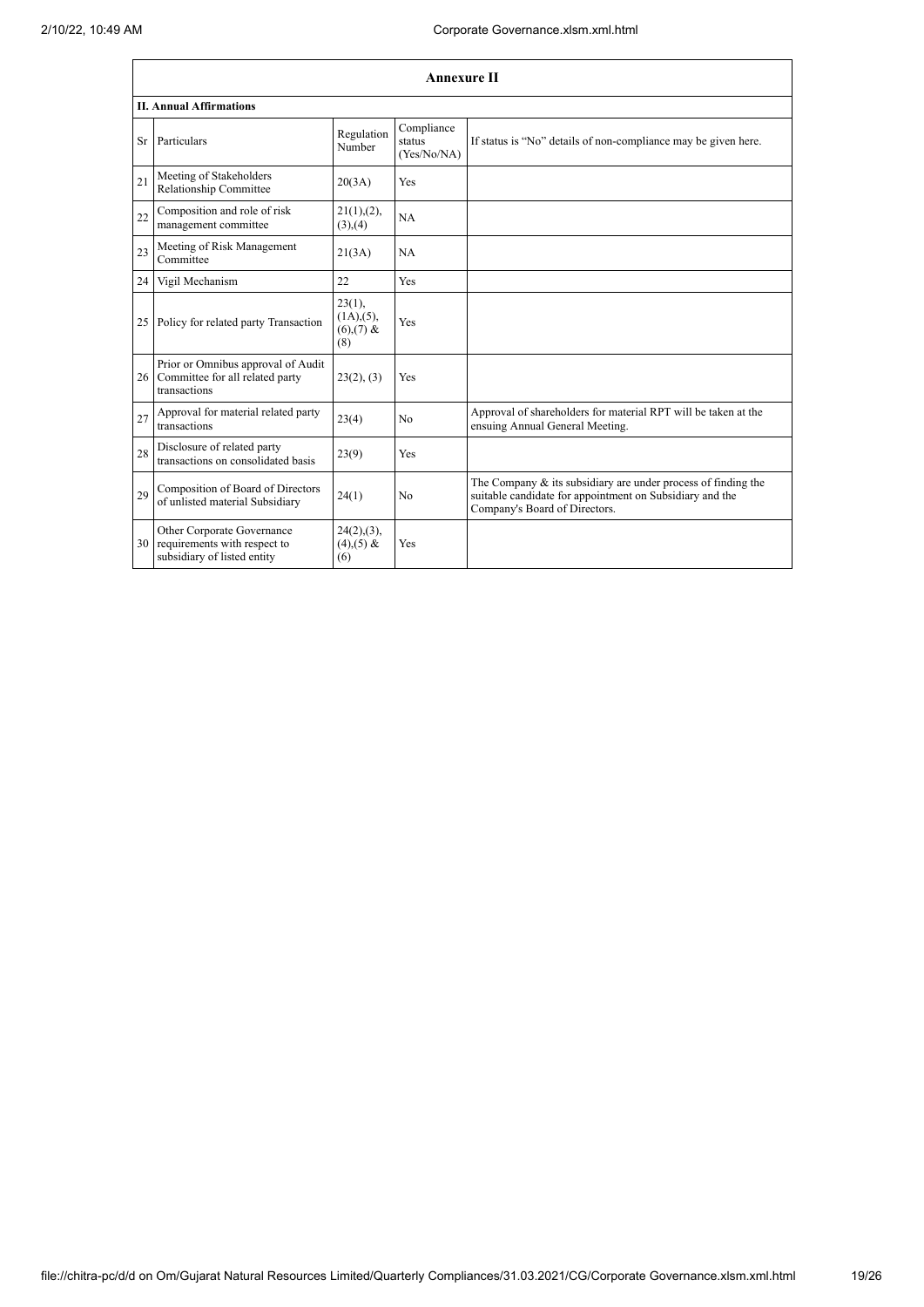|           | <b>Annexure II</b>                                                                                                   |                      |                                     |                                                                    |  |
|-----------|----------------------------------------------------------------------------------------------------------------------|----------------------|-------------------------------------|--------------------------------------------------------------------|--|
|           | <b>II. Annual Affirmations</b>                                                                                       |                      |                                     |                                                                    |  |
| <b>Sr</b> | Particulars                                                                                                          | Regulation<br>Number | Compliance<br>status<br>(Yes/No/NA) | If status is "No" details of non-<br>compliance may be given here. |  |
| 31        | Annual Secretarial Compliance Report                                                                                 | 24(A)                | Yes                                 |                                                                    |  |
| 32        | Alternate Director to Independent Director                                                                           | 25(1)                | <b>NA</b>                           |                                                                    |  |
| 33        | Maximum Tenure                                                                                                       | 25(2)                | Yes                                 |                                                                    |  |
| 34        | Meeting of independent directors                                                                                     | $25(3)$ &<br>(4)     | Yes                                 |                                                                    |  |
| 35        | Familiarization of independent directors                                                                             | 25(7)                | Yes                                 |                                                                    |  |
| 36        | Declaration from Independent Director                                                                                | $25(8)$ &<br>(9)     | Yes                                 |                                                                    |  |
| 37        | D & O Insurance for Independent Directors                                                                            | 25(10)               | NA                                  |                                                                    |  |
| 38        | Memberships in Committees                                                                                            | 26(1)                | Yes                                 |                                                                    |  |
| 39        | Affirmation with compliance to code of conduct from members of<br>Board of Directors and Senior management personnel | 26(3)                | Yes                                 |                                                                    |  |
| 40        | Disclosure of Shareholding by Non-Executive Directors                                                                | 26(4)                | Yes                                 |                                                                    |  |
| 41        | Policy with respect to Obligations of directors and senior<br>management                                             | $26(2)$ &<br>26(5)   | Yes                                 |                                                                    |  |
|           | Any other information to be provided - Add Notes                                                                     |                      |                                     |                                                                    |  |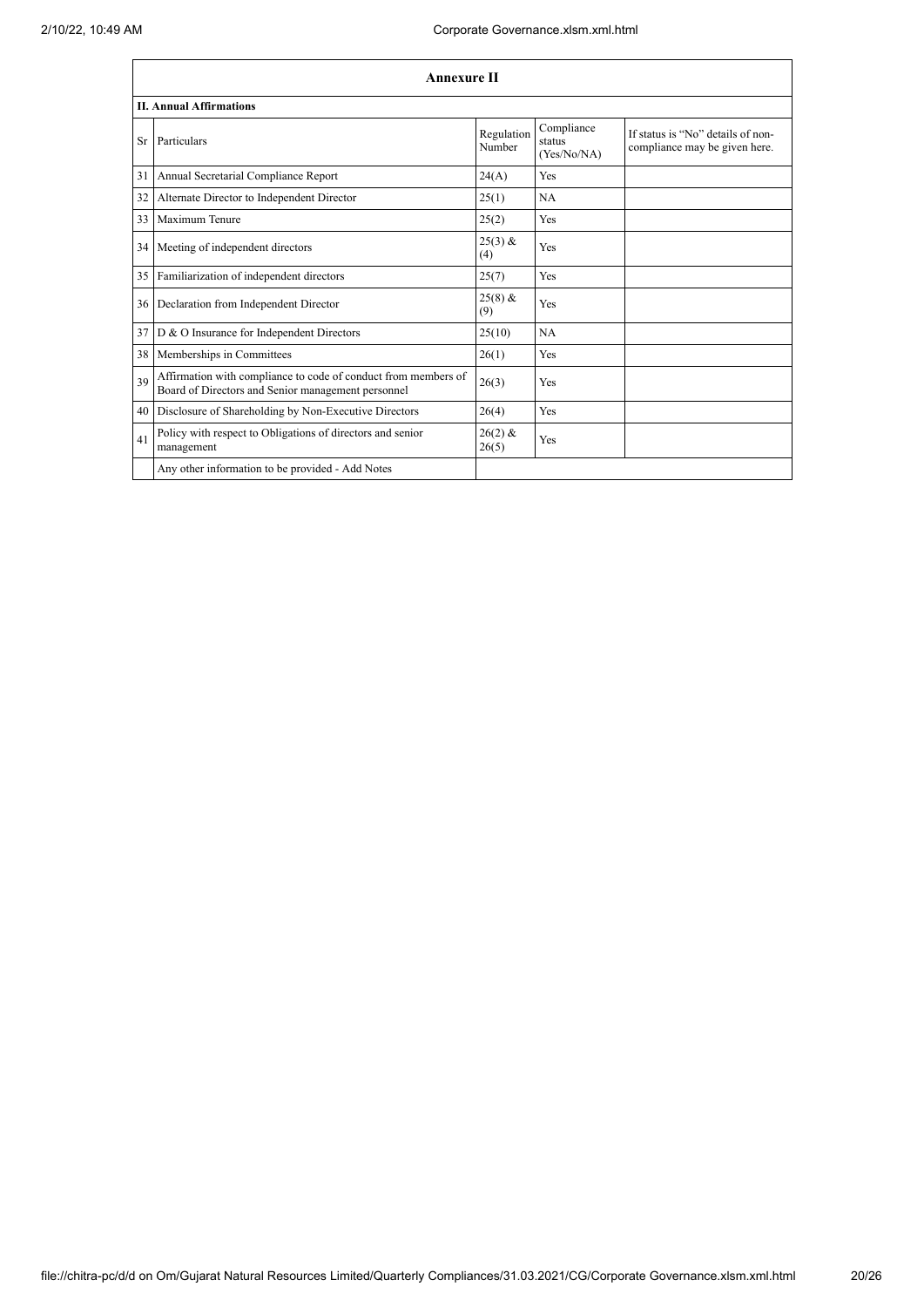|                | <b>Annexure II</b> |                          |  |
|----------------|--------------------|--------------------------|--|
|                | Name of signatory  | I SHALIN ASHOK SHAH      |  |
| $\overline{2}$ | Designation        | <b>Managing Director</b> |  |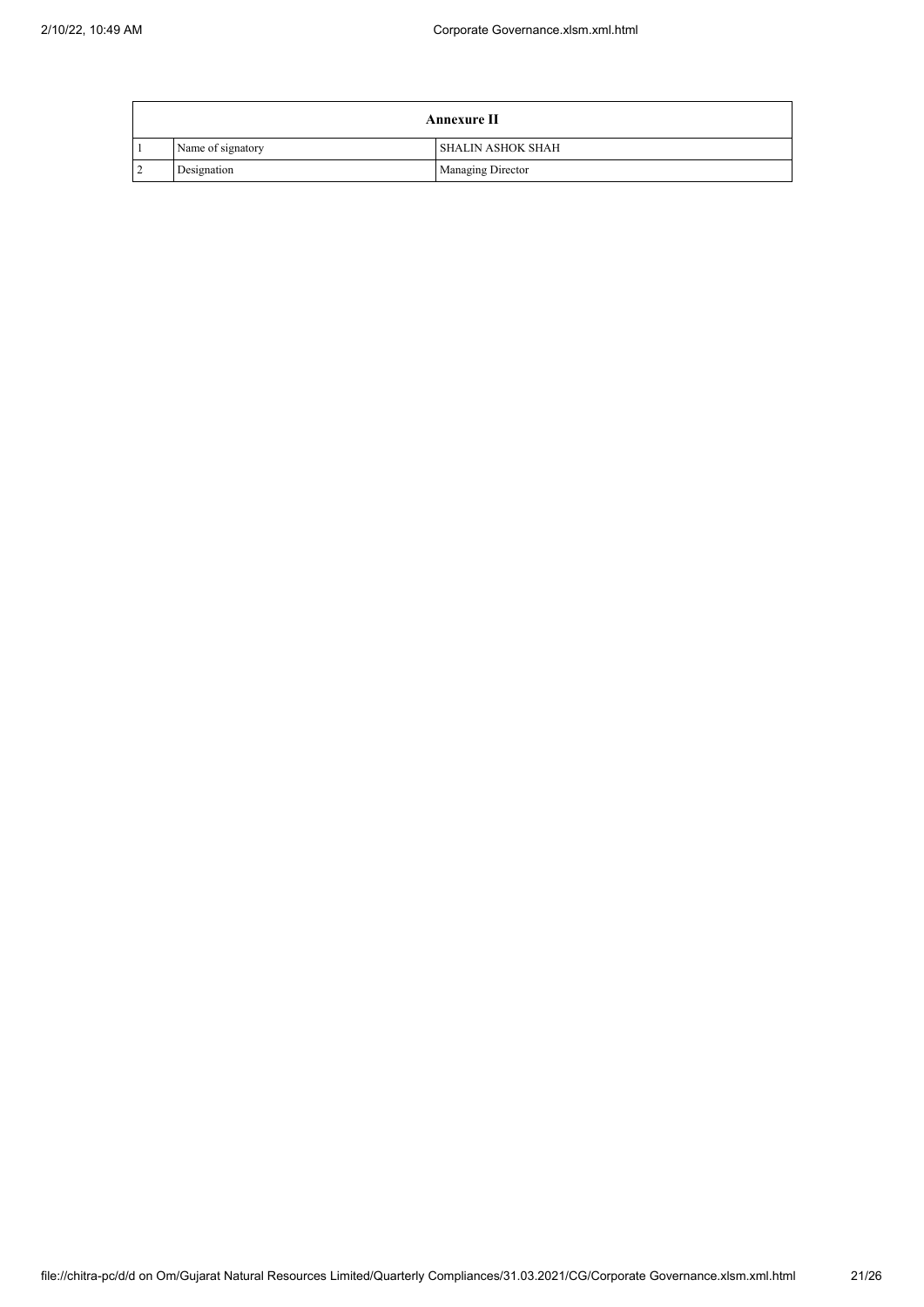|     | Annexure II                                                                                                                                                           |                                         |  |  |  |
|-----|-----------------------------------------------------------------------------------------------------------------------------------------------------------------------|-----------------------------------------|--|--|--|
|     | <b>III. Affirmations</b>                                                                                                                                              |                                         |  |  |  |
| -Sr | <b>Particulars</b>                                                                                                                                                    | <b>Compliance status</b><br>(Yes/No/NA) |  |  |  |
|     | The Listed Entity has approved Material Subsidiary Policy and the Corporate Governance requirements with<br>respect to subsidiary of Listed Entity have been complied | No                                      |  |  |  |
|     | Any other information to be provided                                                                                                                                  | Textual<br>Information $(1)$            |  |  |  |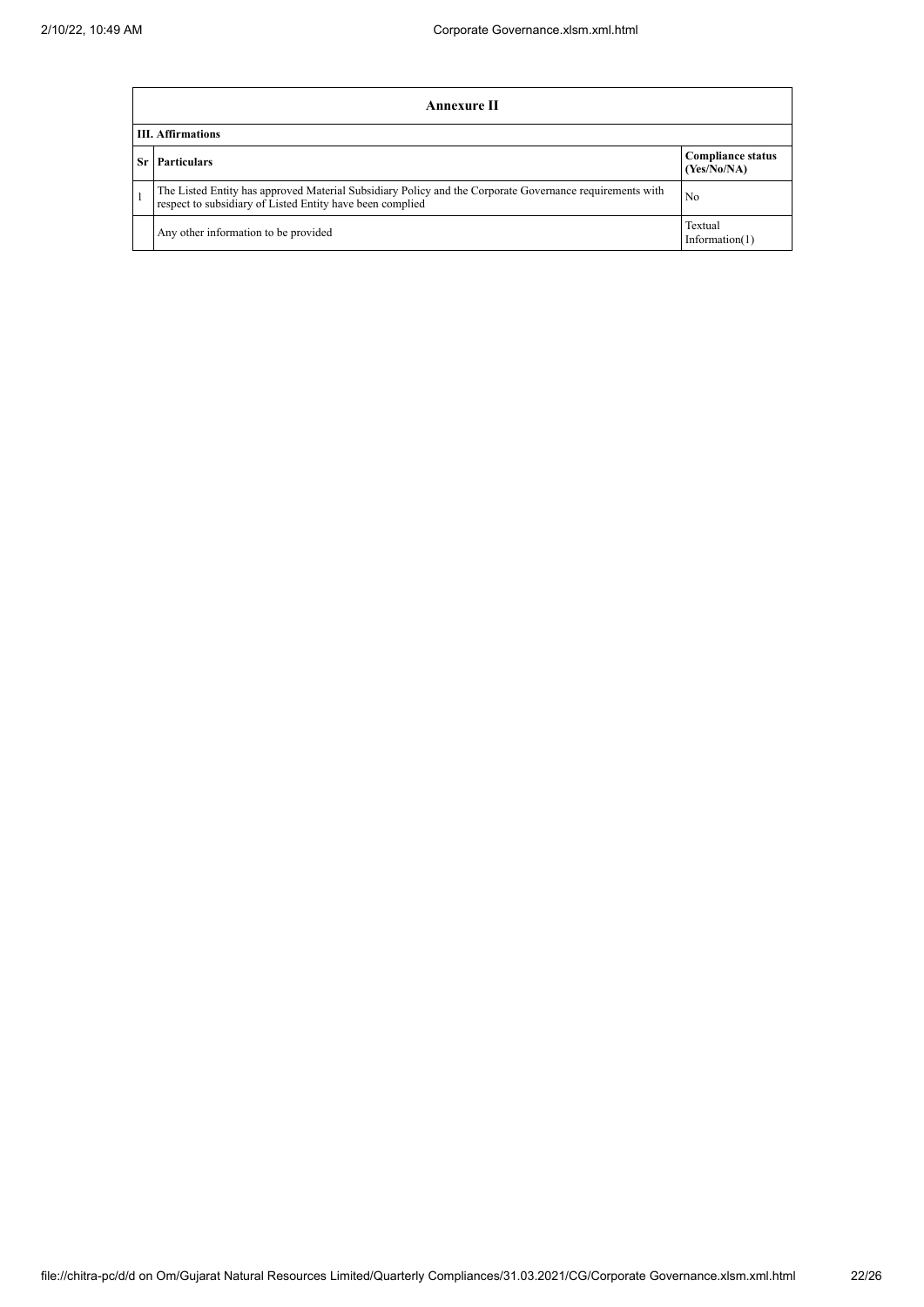|                        | Text Block                                                                                                                                                                                                                                                                                           |
|------------------------|------------------------------------------------------------------------------------------------------------------------------------------------------------------------------------------------------------------------------------------------------------------------------------------------------|
| Textual Information(1) | For compliance with regulation 24(1) the Company $\&$ its subsidiary are under process of finding the<br>suitable candidate for appointment on Subsidiary and the Company's Board of Directors except for the<br>above all requirements with respect to material subsidiary have been complied with. |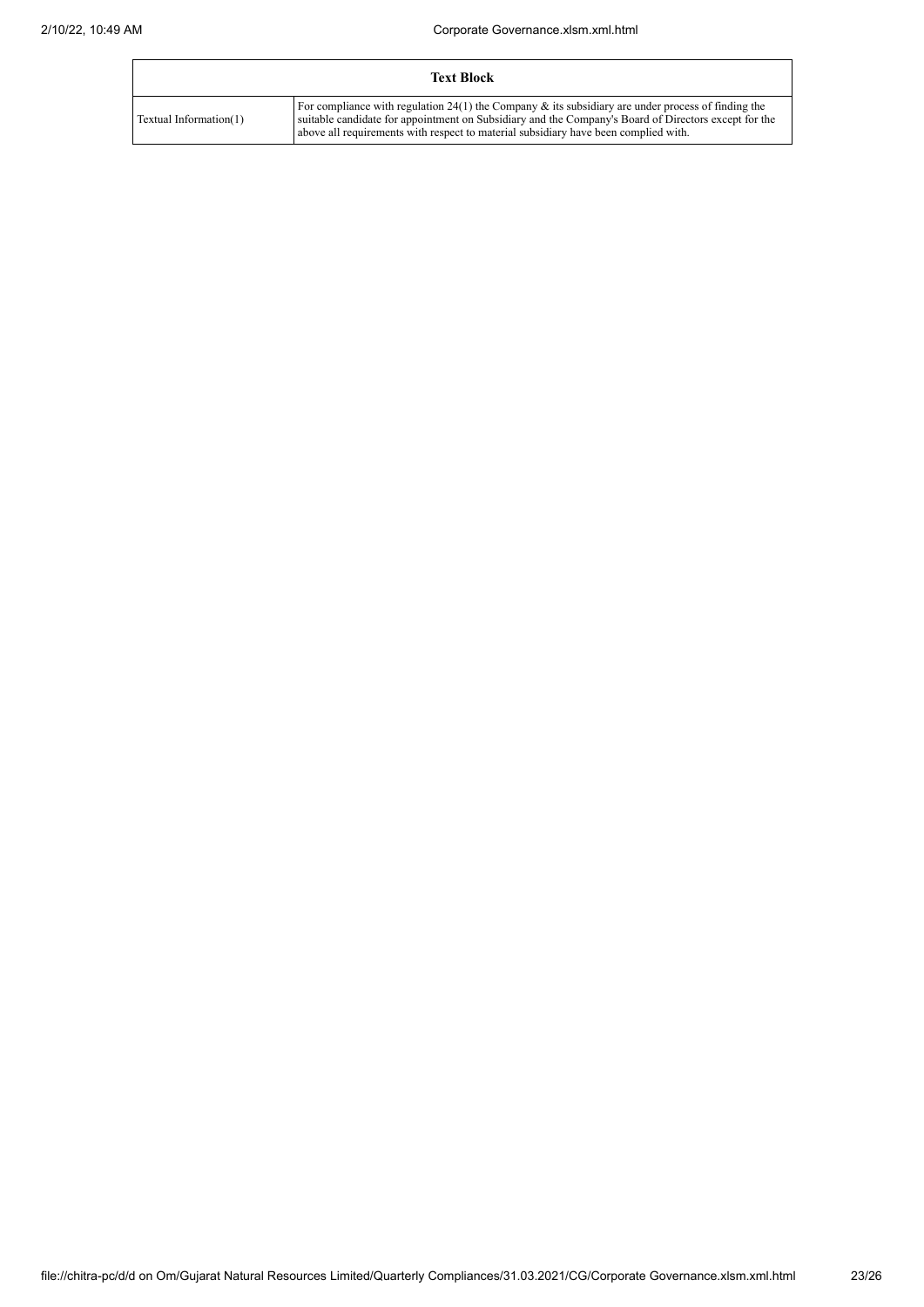|                | <b>Annexure II</b> |                          |  |
|----------------|--------------------|--------------------------|--|
|                | Name of signatory  | I SHALIN ASHOK SHAH      |  |
| $\overline{2}$ | Designation        | <b>Managing Director</b> |  |